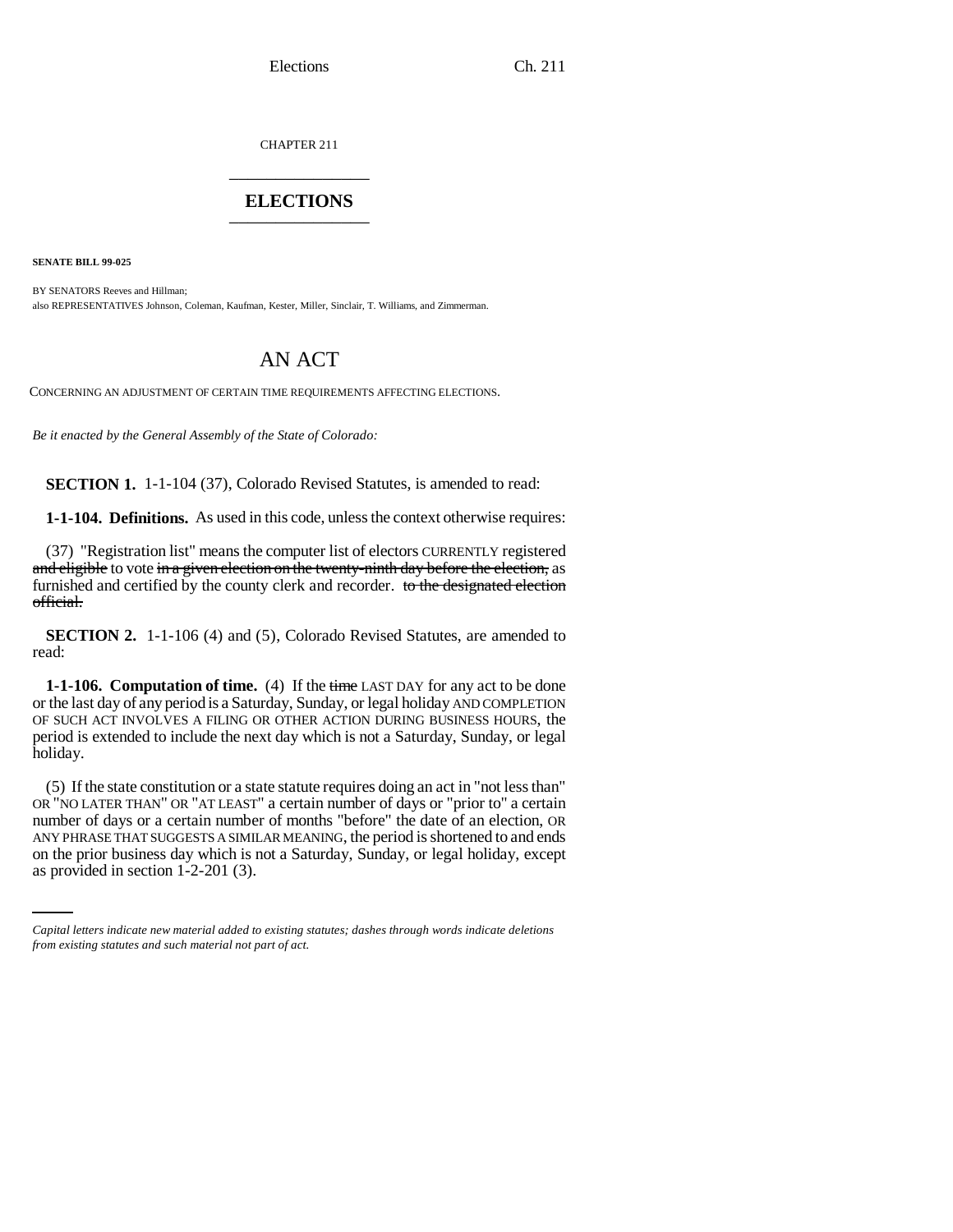**SECTION 3.** 1-1-108 (1), Colorado Revised Statutes, is amended to read:

**1-1-108.** Copies of election laws and manual provided. (1) At least NOLATER THAN sixty days before the first election of each election year governed by this title AFTER EACH ADJOURNMENT OF THE GENERAL ASSEMBLY, the secretary of state shall transmit to the county clerk and recorder of each county a COMPLETE, UPDATED copy of the pertinent sections of the election laws of the state. for office use.

**SECTION 4.** 1-2-201 (3), Colorado Revised Statutes, is amended to read:

**1-2-201. Registration required - deadline.** (3) Any other provisions of this title to the contrary notwithstanding, electors shall be permitted to vote if the elector is registered to vote for at least NO LATER THAN twenty-nine days before any primary, presidential, general, municipal, congressional vacancy, special district, or other election, and, if the twenty-ninth day before an election is a Saturday, Sunday, or legal holiday, then electors shall be permitted to register on the next day that is not a Saturday, Sunday, or legal holiday.

**SECTION 5.** 1-2-202 (2), Colorado Revised Statutes, is amended to read:

**1-2-202. Registration by county clerk and recorder.** (2) Each municipal clerk shall serve as a deputy registrar. The municipal clerk shall register any eligible elector who appears in person at the municipal clerk's primary office at any time during which registration is permitted in the office of the county clerk and recorder. The municipal clerk shall deliver the new registration records to the office of the county clerk and recorder either in person or by mail on or before NO LATER THAN the fifteenth TENTH day of each month FOR THE MONTH IMMEDIATELY PRIOR and in person on the day following the last day for registration preceding any election for which registration is required.

**SECTION 6.** 1-2-208 (1), Colorado Revised Statutes, is amended to read:

**1-2-208. Registration by federal postcard application.** (1) Any eligible elector of this state serving in the United States service who is unable to register under any other provisions of this part 2 may register by properly executing the federal postcard application as provided in the laws of the United States known as the "Federal Voting Assistance Act of 1955", as amended, and may vote in accordance with the federal "Uniformed and Overseas Citizens Absentee Voting Act", as amended. The application may SHALL be made at any time following any general election, up to and including NO LATER THAN the twenty-ninth day immediately preceding a general, primary, or congressional vacancy BEFORE THE election AT WHICH THE PERSON INTENDS TO VOTE. Upon receipt of a duly executed application from an eligible elector, the county clerk and recorder shall forthwith register the elector in the registration book for the precinct where the elector resides, in the same manner as electors appearing in person are registered, and shall write or stamp in the space for the elector's signature "registered by federal postcard application". THE DATE OF REGISTRATION SHALL BE THE DATE OF THE POSTMARK OR DATE OF RECEIPT BY THE COUNTY CLERK AND RECORDER OF THE APPLICATION, WHICHEVER IS EARLIER. WHERE THE APPLICATION HAS NO POSTMARK AND THE APPLICATION IS RECEIVED NO LATER THAN FIVE DAYS AFTER THE CLOSE OF REGISTRATION, THE COUNTY CLERK AND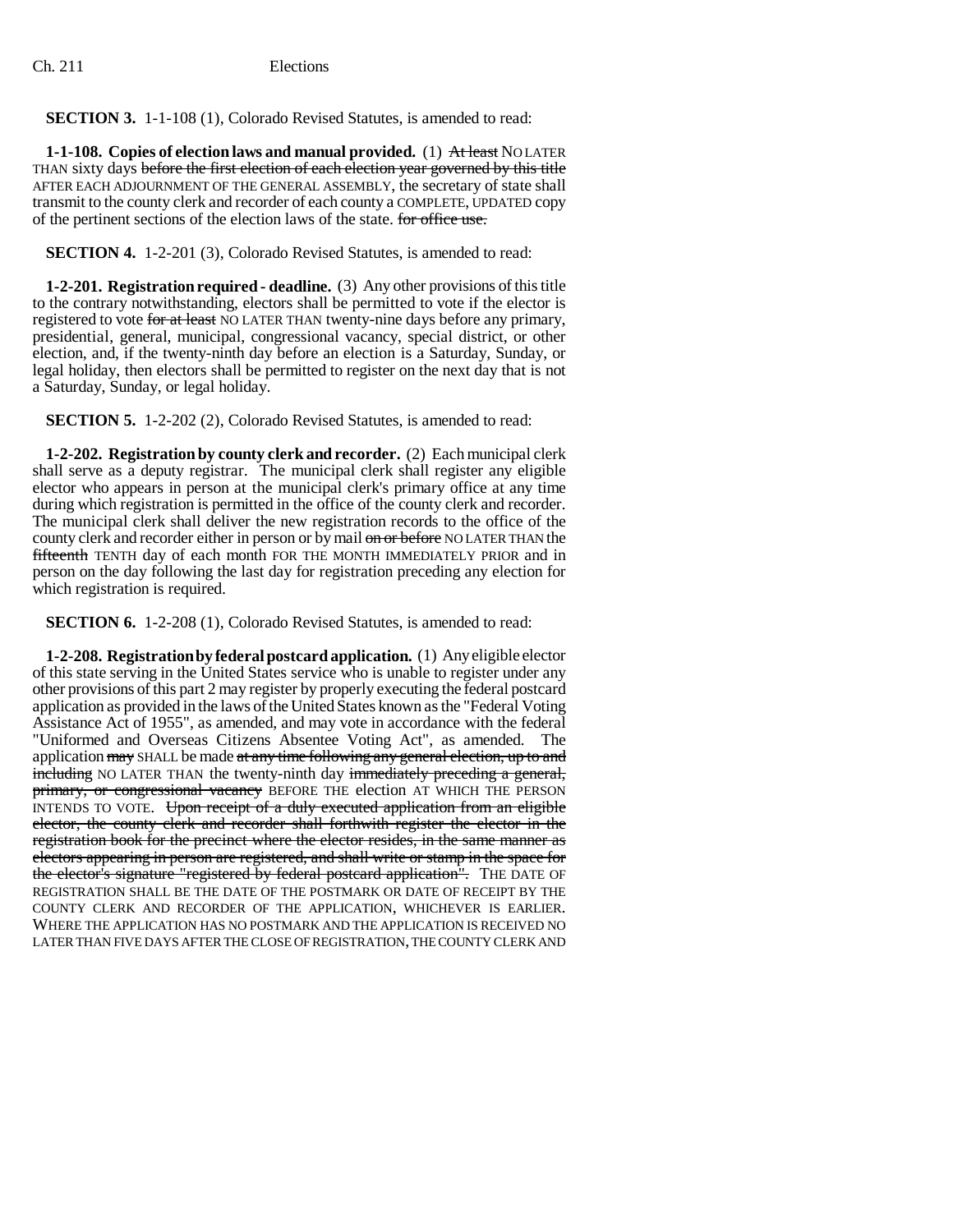RECORDER SHALL RECORD THE DATE OF REGISTRATION AS THE DATE OF THE LAST DAY ALLOWED FOR REGISTRATION. WHERE THE APPLICATION HAS NO POSTMARK AND THE APPLICATION IS RECEIVED SIX OR MORE DAYS AFTER THE CLOSE OF REGISTRATION, THE COUNTY CLERK AND RECORDER SHALL RECORD THE DATE OF REGISTRATION AS THE DATE THAT THE APPLICATION WAS RECEIVED. THE ELECTOR SHALL BE GIVEN THE SAME BALLOT AS ANY OTHER ELECTOR REGISTERED IN THAT PRECINCT AT THAT **ADDRESS** 

**SECTION 7.** 1-2-209 (2), Colorado Revised Statutes, is amended to read:

**1-2-209. Registration of citizens who reside outside the United States federal law.** (2) The application may SHALL be made at any time following any general election, up to and including NO LATER THAN the twenty-ninth day immediately preceding a general, primary, or congressional vacancy BEFORE THE election AT WHICH THE PERSON INTENDS TO VOTE. except that the application shall be received by the county clerk and recorder prior to the close of business on the twenty-ninth day. The application shall be deemed received by the county clerk and recorder as of the date of the United States postal service postmark. Upon receipt of the duly executed application, the county clerk and recorder shall forthwith register the elector and file the registration in a separate registration book for overseas electors. THE DATE OF REGISTRATION SHALL BE THE DATE OF THE POSTMARK OR DATE OF RECEIPT BY THE COUNTY CLERK AND RECORDER OF THE APPLICATION, WHICHEVER IS EARLIER. WHERE THE APPLICATION HAS NO POSTMARK AND THE APPLICATION IS RECEIVED NO LATER THAN FIVE DAYS AFTER THE CLOSE OF REGISTRATION, THE COUNTY CLERK AND RECORDER SHALL RECORD THE DATE OF REGISTRATION AS THE DATE OF THE LAST DAY ALLOWED FOR REGISTRATION. WHERE THE APPLICATION HAS NO POSTMARK AND THE APPLICATION IS RECEIVED SIX OR MORE DAYS AFTER THE CLOSE OF REGISTRATION, THE COUNTY CLERK AND RECORDER SHALL RECORD THE DATE OF REGISTRATION AS THE DATE THAT THE APPLICATION WAS RECEIVED.

**SECTION 8.** 1-2-216 (4) (a), Colorado Revised Statutes, is amended to read:

**1-2-216. Change of residence.** (4) (a) For the twenty-eight days before and on the day of any primary, general, odd-numbered year, or congressional vacancy election, any eligible elector, by appearing in person at the office of the clerk and recorder of the county in which the elector is registered, may complete a change of address form stating, under penalty of perjury, that the elector has moved prior to NO LATER THAN the thirtieth day before the election and that, on the day of the election, the elector will have lived at the new address in the new precinct for at least thirty days. Upon the receipt of the request, the county clerk and recorder shall verify the registration of the elector and, upon verification, if the elector does not choose to vote at the time the request is verified, shall issue or authorize a certificate of registration showing the information required in section 1-2-215 plus the change of address.

**SECTION 9.** 1-2-217 (1), Colorado Revised Statutes, is amended to read:

**1-2-217. Change in residence after close of registration.** (1) Notwithstanding the provisions of subsection (2) of this section and sections 1-2-101 and 1-2-102, an elector who moves from the precinct where registered during the thirty TWENTY-NINE days before any election shall be permitted to cast a ballot for AT the election by one of the following methods: At the polling place for the precinct where registered, by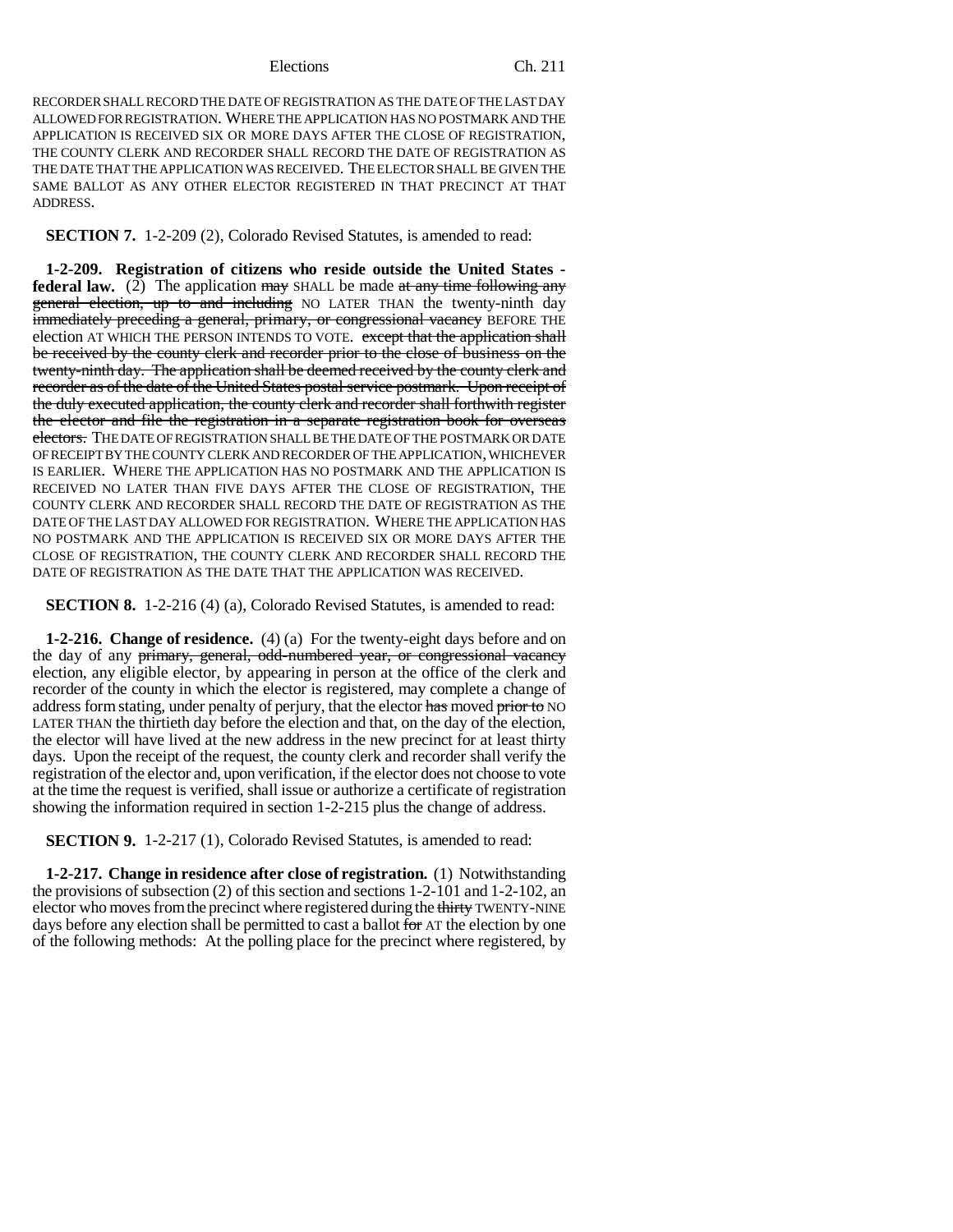an absentee ballot, or by early voting.

**SECTION 10.** 1-2-225 (6), Colorado Revised Statutes, is amended to read:

**1-2-225. Change of polling place - accessibility for persons with disabilities.** (6) Any request for a change of polling place to a polling place which is accessible to persons with disabilities must be received by the designated election official at least NO LATER THAN twelve days prior to BEFORE the election for which the change is requested.

**SECTION 11.** 1-2-301 (2) (b), Colorado Revised Statutes, is amended to read:

**1-2-301. Secretary of state to maintain master list of electors - county computer records - consolidated data processing system.** (2) (b) Within NO LATER THAN five days after the last day to register for a primary, general, odd-numbered year, or congressional vacancy election, the county clerk and recorder of each county shall transmit to the secretary of state, in a media format acceptable to the secretary of state, a list of the registered electors in the county. The list shall contain, but shall not be limited to, each elector's name, place of residence, mailing address if different from residence address, precinct number, date of birth, social security number or other identification number, and the date on which the elector was last registered.

**SECTION 12.** 1-2-302 (1), Colorado Revised Statutes, is amended to read:

**1-2-302. Maintenance of master list.** (1) The secretary of state shall maintain the master list of registered electors of the entire state on as current a basis as is possible. In order to assist the secretary of state, the county clerk and recorder in each county, within NO LATER THAN five days after the end of each month, shall transmit to the secretary of state in a media format acceptable to the secretary of state all additions, changes, and deletions to the master registration records made in each county for the previous month.

**SECTION 13.** 1-2-508 (1) (a) and (1) (c), Colorado Revised Statutes, are amended to read:

**1-2-508. Effective date of voter registration.** (1) The county clerk and recorder shall ensure that any eligible applicant is registered to vote in an election if:

(a) In the case of registration with a driver's license application, the valid voter registration application of the applicant is accepted by a driver's license examination facility at least NO LATER THAN twenty-nine days before the date of an election;

(c) In the case of registration by mail and WHERE the application has no postmark AND the application of the applicant is received by a county clerk and recorder within NO LATER THAN five days  $\Theta$  affer the close of registration, the date of registration shall be the date of the last day allowed for registration.

**SECTION 14.** 1-2-605 (6) (a), (8), and (10), Colorado Revised Statutes, are amended to read: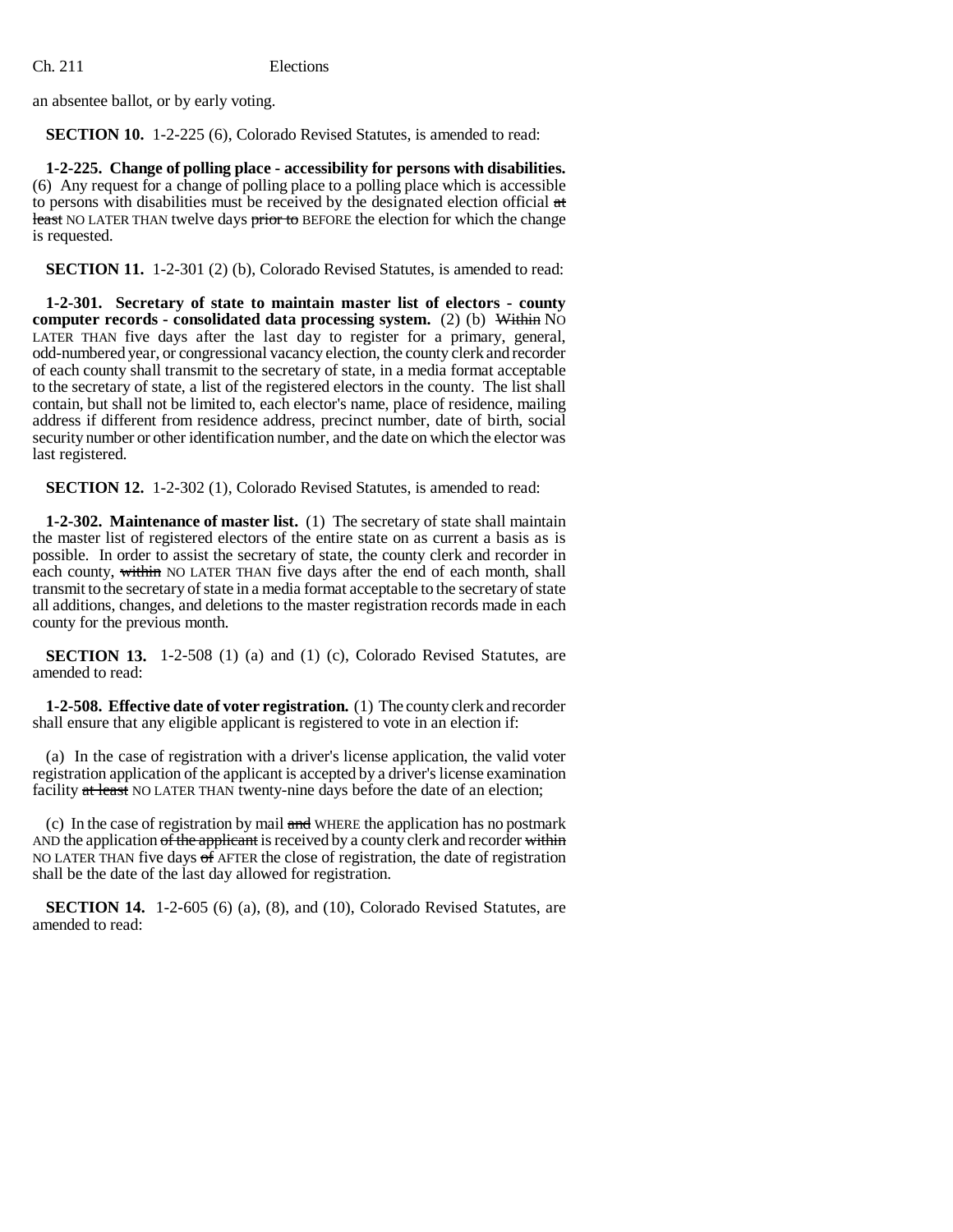**1-2-605. Canceling registration.** (6) (a) At any time within NO LATER THAN ninety days after any general election, any registered elector whose registration record is marked "Inactive" and who has not previously been mailed a confirmation card shall be mailed a confirmation card by the county clerk and recorder.

(8) Within NO LATER THAN ninety days following any general election, the county clerk and recorder shall furnish to the county chairpersons of the two major political parties a list containing the names, addresses, precinct numbers, and party affiliations of the electors whose names were canceled from the registration record pursuant to this section.

(10) If, after DURING THE twenty-eight days prior to an election, IF any registered elector finds that his or her registration record has been canceled during the prior six years pursuant to this section, the elector shall have the canceled notation deleted and shall be reinstated and given a "Certificate of Reinstatement" if the elector provides proof to the county clerk and recorder that he or she has not moved since the last three general elections. The "Certificate of Reinstatement" may be issued any time during the twenty-eight days before or on election day, and the elector may then vote at his or her precinct polling place or, if authorized by the county clerk and recorder, at the office of the county clerk and recorder.

**SECTION 15.** 1-3-101, Colorado Revised Statutes, is amended to read:

**1-3-101. Party affiliation required - residence.** (1) No registered elector shall IN ORDER TO vote at any precinct caucus, assembly, or convention of a political party, unless the registered elector has been SHALL BE a resident of the precinct for thirty days, SHALL HAVE REGISTERED TO VOTE NO LATER THAN TWENTY-NINE DAYS BEFORE THE CAUCUS, ASSEMBLY, OR CONVENTION, and SHALL BE affiliated with the political party holding the caucus, assembly, or convention for at least two months as shown on the registration books of the county clerk and recorder; except that any registered elector who has attained the age of eighteen years or who has become a naturalized citizen during the two months immediately preceding the meeting may vote at any caucus, assembly, or convention even though the elector has been affiliated with the political party for less than two months.

(2) Notwithstanding subsection (1) of this section and section 1-2-101 (1) (b), an elector who moves from the precinct where registered during the thirty TWENTY-NINE days prior to any caucus shall be permitted to participate and vote at the caucus in the precinct of the elector's former residence but shall not be eligible for election as a delegate or for nomination as a precinct committeeperson in the former precinct.

(3) At least forty NO LATER THAN THIRTY days prior to the date of the precinct caucus, the county clerk and recorder shall furnish without charge to each major political party in the county a list of the registered electors in the county who are affiliated with that political party.

**SECTION 16.** 1-3-102 (1) and (2) (a), Colorado Revised Statutes, are amended to read:

**1-3-102. Precinct caucuses.** (1) PRECINCT COMMITTEEPERSONS AND delegates to county assemblies shall be elected at precinct caucuses which may SHALL be held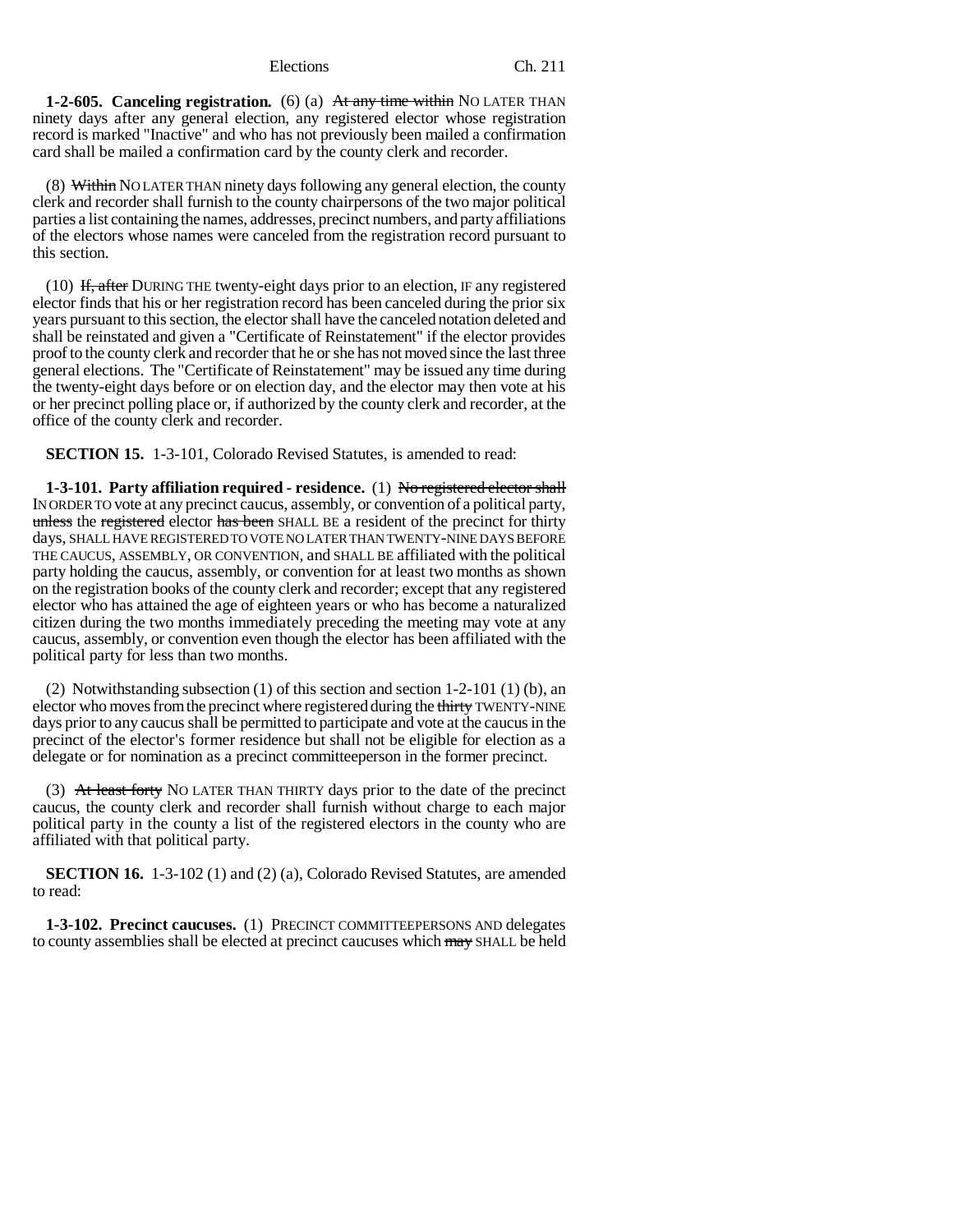in a public place in or proximate to each precinct at a time and place to be fixed by the county central committee or executive committee of each political party on the first SECOND Tuesday in April in each even-numbered year, which day shall be known as "precinct caucus day".

(2) (a) At the time of electing the delegates to the county assembly, THE PARTICIPANTS AT the precinct caucus shall also elect two precinct committeepersons. Any person eighteen years of age or older may be a candidate for the office of precinct committeeperson if he or she has been a resident of the precinct for thirty days and has been affiliated with the political party holding the precinct caucus for a period of at least two months preceding the date of the precinct caucus; except that any person who has attained the age of eighteen years or who has become a naturalized citizen during the two months immediately preceding the precinct caucus may be a candidate for the office of precinct committeeperson even though he or she has been affiliated with the political party for less than two months as shown on the registration book of the county clerk and recorder. The two people receiving the highest number of votes at the caucus for precinct committeeperson shall be elected as the precinct committeepersons of the precinct. If two or more candidates for precinct committeeperson receive an equal and the second highest number of votes, or if three or more candidates receive an equal and the highest number of votes, the election shall be determined by lot by those candidates. The names of the committeepersons elected shall be certified to the county assembly of the political party by the officers of the caucus. All disputes regarding the election of precinct committeepersons shall be determined by the credentials committees of the respective party assemblies. THE NAMES OF THE COMMITTEEPERSONS ELECTED SHALL BE CERTIFIED TO THE COUNTY ASSEMBLY OF THE POLITICAL PARTY BY THE OFFICERS OF THE CAUCUS. The county assembly shall ratify the list of committeepersons. The presiding officer and secretary of the county assembly shall file a certified list of the names and addresses, by precinct, of those persons elected as precinct committeepersons with the county clerk and recorder within ten FOUR days after the date of the county assembly.

**SECTION 17.** 1-3-103 (7) and (9), Colorado Revised Statutes, are amended to read:

**1-3-103. Party committees.** (7) Within NO LATER THAN thirty days after the organizational meetings authorized by this section, the secretary of each party central committee prescribed by this section shall file with the secretary of state a list of the names, addresses, and telephone numbers of each of the officers elected, together with a list of the names, addresses, and telephone numbers of the vacancy committee selected.

(9) Within NO LATER THAN ninety days after the organization of the state central committees of the two major political parties in each odd-numbered year, each committee shall adopt in its bylaws or rules its general guidelines and regulations for all county party matters. Such bylaws or rules shall establish a procedure for the selection of delegates to any party assembly that is consistent with party practice. Any method under such procedure for choosing or allocating delegates in a county based on the number of votes cast at an election for a particular candidate shall be uniform among the counties so that all types of ballots are counted or not counted for purposes of determining the number of votes cast. Any county central committee may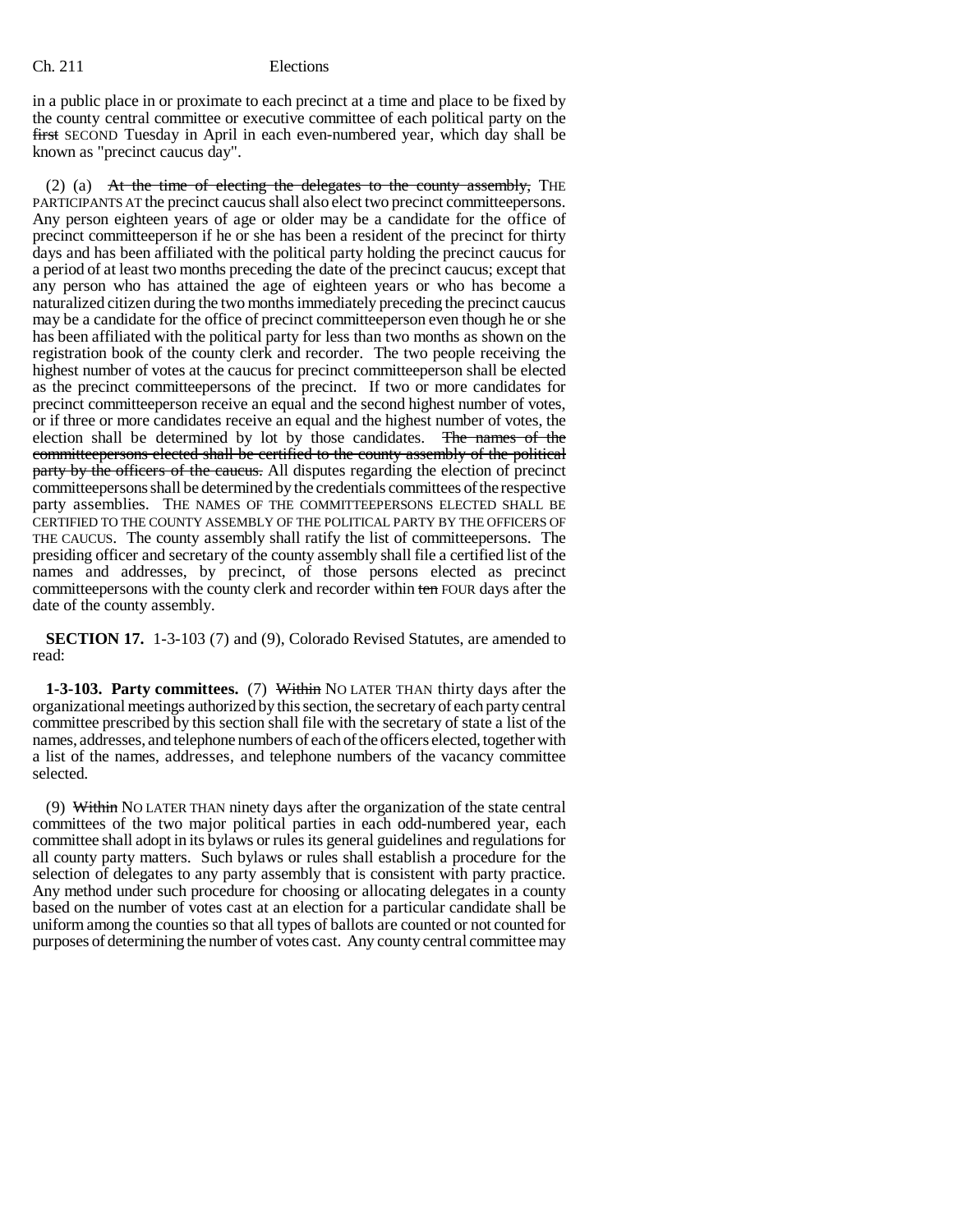adopt its own rules and regulations in conformance with those of the state central committee. In the absence of county rules pertaining to specific items, the party's state central committee's guidelines, rules, and regulations shall apply. Each state central committee shall file its party's bylaws or rules with the secretary of state no later than the first Monday in February in each even-numbered year and, if filed prior to that date, the bylaws or rules may be amended until that date. No bylaw or rule may be filed or amended after the first Monday in February in each even-numbered year. Where the bylaws or rules are not filed in accordance with this section, the party's state central committee, as well as the party's county central committee, shall be subject to the code through the general election of the same year.

**SECTION 18.** 1-4-303 (1), Colorado Revised Statutes, is amended to read:

**1-4-303. Nomination of unaffiliated candidates.** (1) Any persons who have submitted NO LATER THAN ONE HUNDRED TWENTY DAYS BEFORE THE GENERAL ELECTION, PERSONS WHO DESIRE TO BE AN UNAFFILIATED CANDIDATE FOR THE OFFICES OF PRESIDENT AND VICE PRESIDENT OF THE UNITED STATES SHALL SUBMIT to the secretary of state on the twenty-eighth day preceding the primary election, EITHER a notarized candidate's statement of intent together with a nonrefundable filing fee of five hundred dollars or nominated as candidates for the offices of president and vice president of the United States by a petition for nomination of an unaffiliated candidate OR A PETITION FOR NOMINATION pursuant to the provisions of section 1-4-802 AND shall include either on the petition or with the filing fee the names of registered electors who are thus nominated as presidential electors. The acceptance of each of the electors shall be endorsed as appended to the first or last page of the nominating petition or the filing fee.

**SECTION 19.** 1-4-403, Colorado Revised Statutes, is amended to read:

**1-4-403. Nomination of unaffiliated candidates for congressional vacancy election.** (1) Candidates for congress at a congressional vacancy election who do not wish to affiliate with a MAJOR political party may be nominated pursuant to the provisions of section 1-4-802.

(2) Petitions must be filed by 3 p.m. on the thirtieth day from AFTER the date of the order issued by the governor.

**SECTION 20.** 1-4-601 (1) and (3), Colorado Revised Statutes, are amended to read:

**1-4-601. Designation of candidates for primary election.** (1) Assemblies of the several MAJOR political parties may make assembly designations of candidates for nomination on the primary election ballot. No AN assembly shall be held NO later than sixty-five days preceding the primary election.

(3) Within ten NO LATER THAN FOUR days after the adjournment of the assembly, each candidate designated by assembly shall file a written acceptance with the officer with whom the certificate of designation is filed. THIS ACCEPTANCE MAY BE TRANSMITTED BY FACSIMILE TRANSMISSION. IF THE ACCEPTANCE IS TRANSMITTED BY FACSIMILE TRANSMISSION, THE ORIGINAL ACCEPTANCE MUST ALSO BE FILED AND POSTMARKED NO LATER THAN TEN DAYS AFTER THE ADJOURNMENT OF THE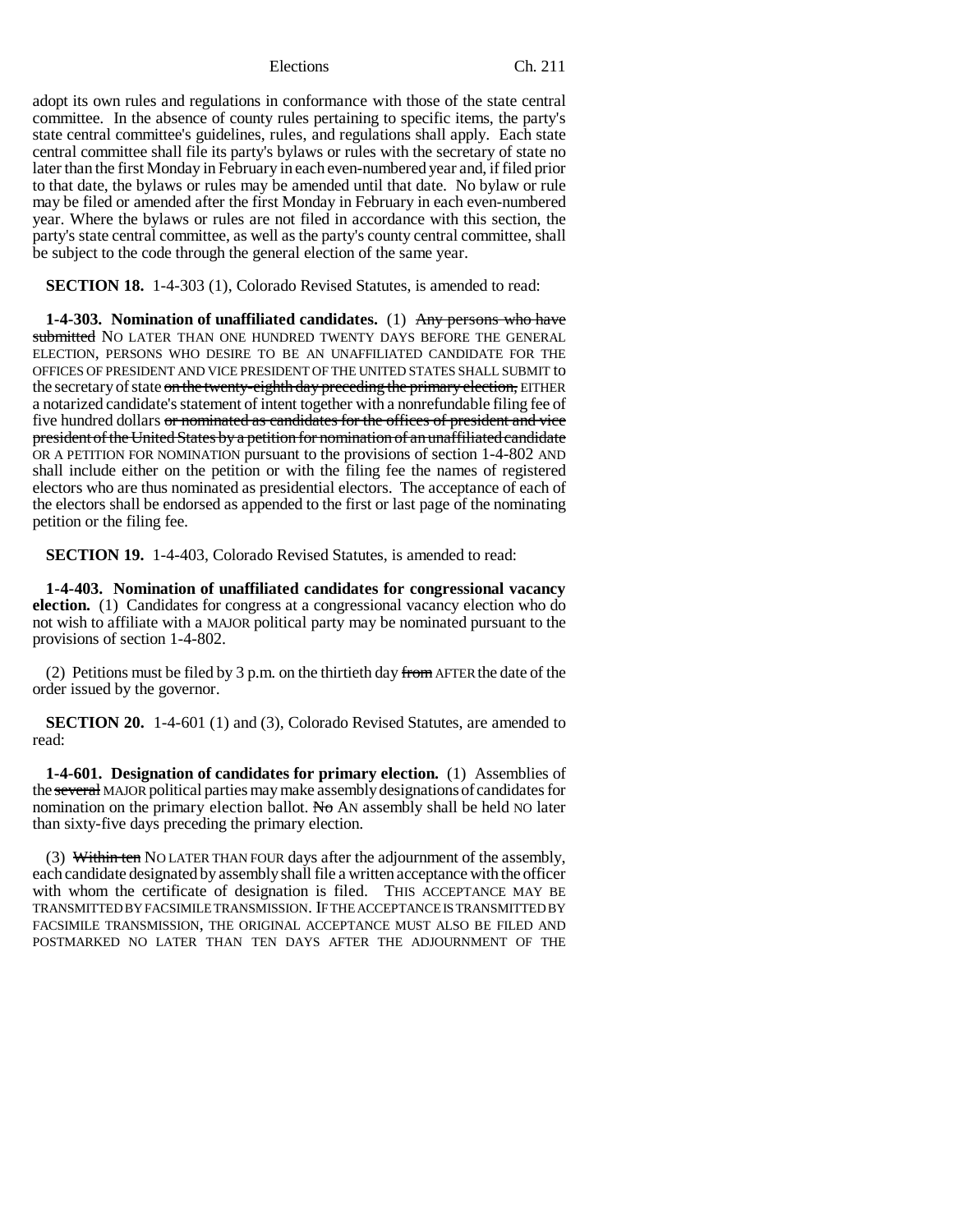ASSEMBLY. The acceptance shall state the candidate's name in the form in which it is to appear on the ballot. The name may include one nickname. If an acceptance is not filed within the specified time, the candidate shall be deemed to have declined the designation.

**SECTION 21.** 1-4-602 (1) (a), (4), and (5), Colorado Revised Statutes, are amended to read:

**1-4-602. Delegates to party assemblies.** (1) (a) County assemblies shall be held not less than ten days nor more than thirty days after THE precinct caucuses. held on the first Tuesday in April. The county central committee or executive committee shall fix the number of delegates from each precinct to participate in the county assembly pursuant to the procedure for the selection of delegates contained in the state party central committee's bylaws or rules. The persons receiving the highest number of votes at the precinct caucus shall be the delegates to the county assembly from the precinct. If two or more candidates receive an equal number of votes for the last available place in the election of delegates to county assemblies at the precinct caucuses, the delegate shall be determined by lot by the candidates. Except as provided in subsections (2) and (6) of this section, delegates to all other party assemblies shall be selected by the respective county assemblies from among the members of the county assemblies pursuant to the state party central committee's bylaws or rules.

(4) All places established for holding precinct caucuses shall be designated by a sign conspicuously posted for at least ten NO LATER THAN TWELVE days before the precinct caucuses. The sign shall be substantially in the following form: "Precinct caucus place for precinct no. ......". The lettering on the sign and the precinct number shall be black on a white background, with all letters and numerals at least four inches in height. Any precinct caucus subsequently removed and held in a place other than the place stated on the sign is null and void.

(5) As used in this section, "delegate" means a person who is a registered elector, has been a resident of the precinct for thirty days prior to the caucus, and has been affiliated with the political party holding the caucus for at least two months, as shown on the registration books of the county clerk and recorder; except that any registered elector who has attained the age of eighteen years during the two months immediately preceding the caucus or any registered elector who has become a naturalized citizen during the two months immediately preceding the caucus may be a delegate even though the elector has been affiliated with the political party for less than two months as shown on the registration books of the county clerk and recorder. A delegate who moves from the precinct of residence WHERE REGISTERED DURING THE TWENTY-NINE DAYS PRIOR TO ANY CAUCUS shall become ineligible to serve as a delegate from that precinct.

**SECTION 22.** 1-4-604, Colorado Revised Statutes, is amended to read:

**1-4-604. Filing of petitions and certificates of designation by assembly.** Every petition or certificate of designation by assembly in the case of a candidate for nomination for any national or state office or for member of the general assembly, district attorney, or district office greater than a county office shall be received and filed in the office of the secretary of state. Every petition or certificate of designation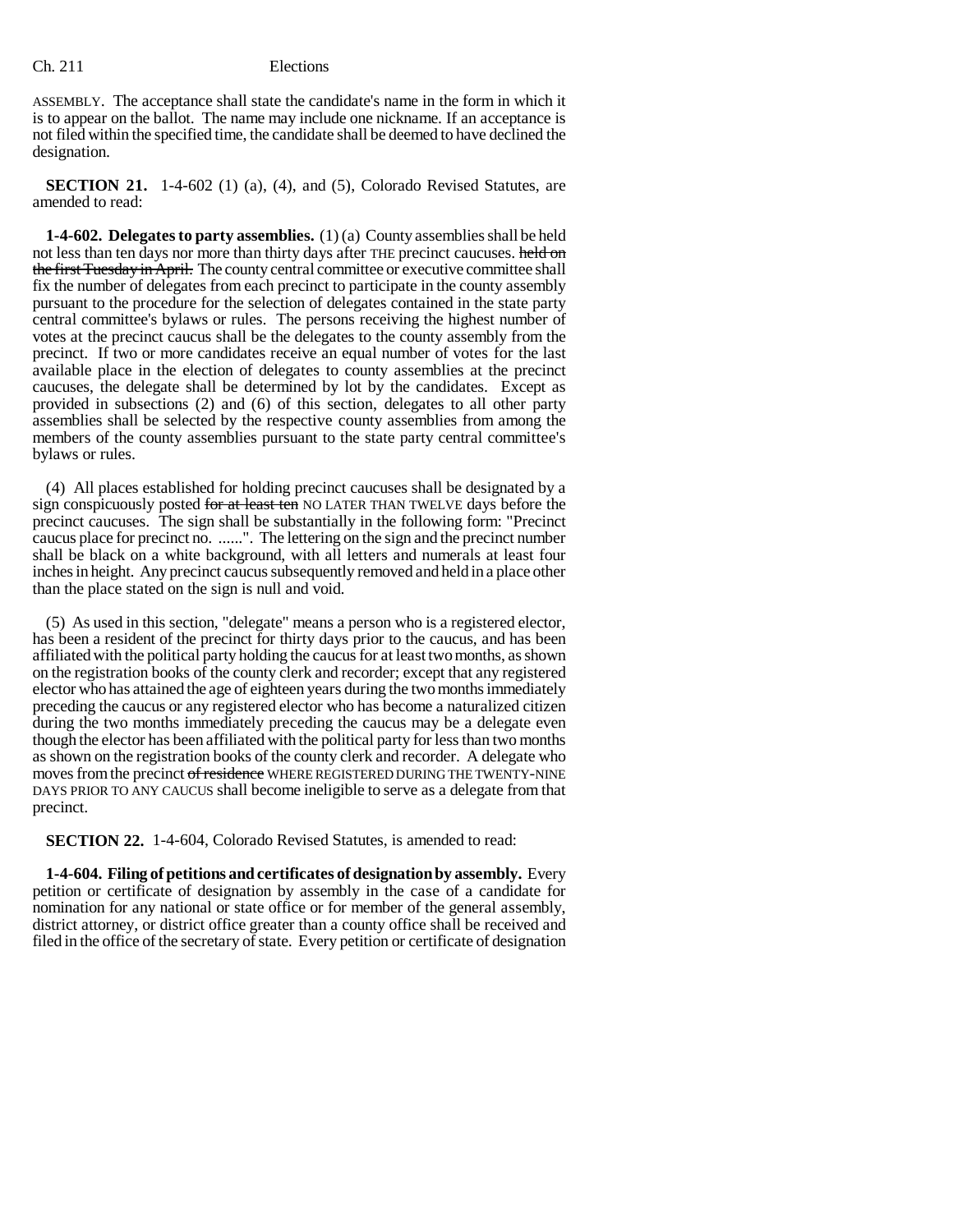by assembly in the case of a candidate for nomination for any other elective office shall be filed in the office of the county clerk and recorder of the county where the person is a candidate. Certificates of designation by assembly shall be filed within ten NO LATER THAN FOUR days after the adjournment of the assembly. CERTIFICATES OF DESIGNATION MAY BE TRANSMITTED BY FACSIMILE TRANSMISSION; HOWEVER THE ORIGINAL CERTIFICATE MUST ALSO BE FILED AND POSTMARKED NO LATER THAN TEN DAYS AFTER THE ADJOURNMENT OF THE ASSEMBLY. Petitions shall be filed prior to sixty-five days before the primary election. Late filing of the certificate of designation shall not deprive candidates of their candidacy.

**SECTION 23.** 1-4-701 (3) and (4), Colorado Revised Statutes, are amended to read:

**1-4-701. Party nominations to be made by convention.** (3) Certificates of nomination shall be received and filed with the secretary of state prior to fifty-five NO LATER THAN SIXTY days before the general or congressional vacancy election.

(4) Any person nominated in accordance with this section by either of the two major political parties shall be deemed to have accepted the nomination unless the candidate files with the secretary of state a written declination of the nomination within ten NO LATER THAN FOUR days after the adjournment of the convention. THE DECLINATION MAY BE TRANSMITTED BY FACSIMILE TRANSMISSION NO LATER THAN FOUR DAYS AFTER THE ADJOURNMENT OF THE CONVENTION. IF THE DECLINATION IS TRANSMITTED BY FACSIMILE TRANSMISSION, THE ORIGINAL DECLINATION MUST ALSO BE FILED AND POSTMARKED NO LATER THAN TEN DAYS AFTER THE ADJOURNMENT OF THE CONVENTION.

**SECTION 24.** 1-4-801 (5), Colorado Revised Statutes, is amended to read:

**1-4-801. Designation of party candidates by petition - repeal.** (5) Party petitions shall not be circulated nor any signatures be obtained prior to the first Monday in April. Petitions shall be filed no later than the sixty-sixth day SEVENTY DAYS before the primary election.

**SECTION 25.** 1-4-802 (1) (d) and (1) (f), Colorado Revised Statutes, are amended to read:

**1-4-802. Petitions for nominating unaffiliated candidates for a partisan office.** (1) Candidates for partisan public offices to be filled at a general or congressional vacancy election who do not wish to affiliate with a political party may be nominated, other than by a primary election or a convention, in the following manner:

(d) No petition, except petitions for candidates for vacancies to unexpired terms of representatives in congress and for presidential electors, shall be circulated or any signatures obtained thereon prior to eighty-four EARLIER THAN ONE HUNDRED SIXTY-FIVE days before the **primary** GENERAL election.

(f) Petitions shall be filed not later than  $3 p.m.$  on the twenty-eighth day preceding ONE HUNDRED TWENTIETH DAY BEFORE the  $\frac{p}{p}$  general election or 3 p.m. on the fifty-fifth day preceding the congressional vacancy election.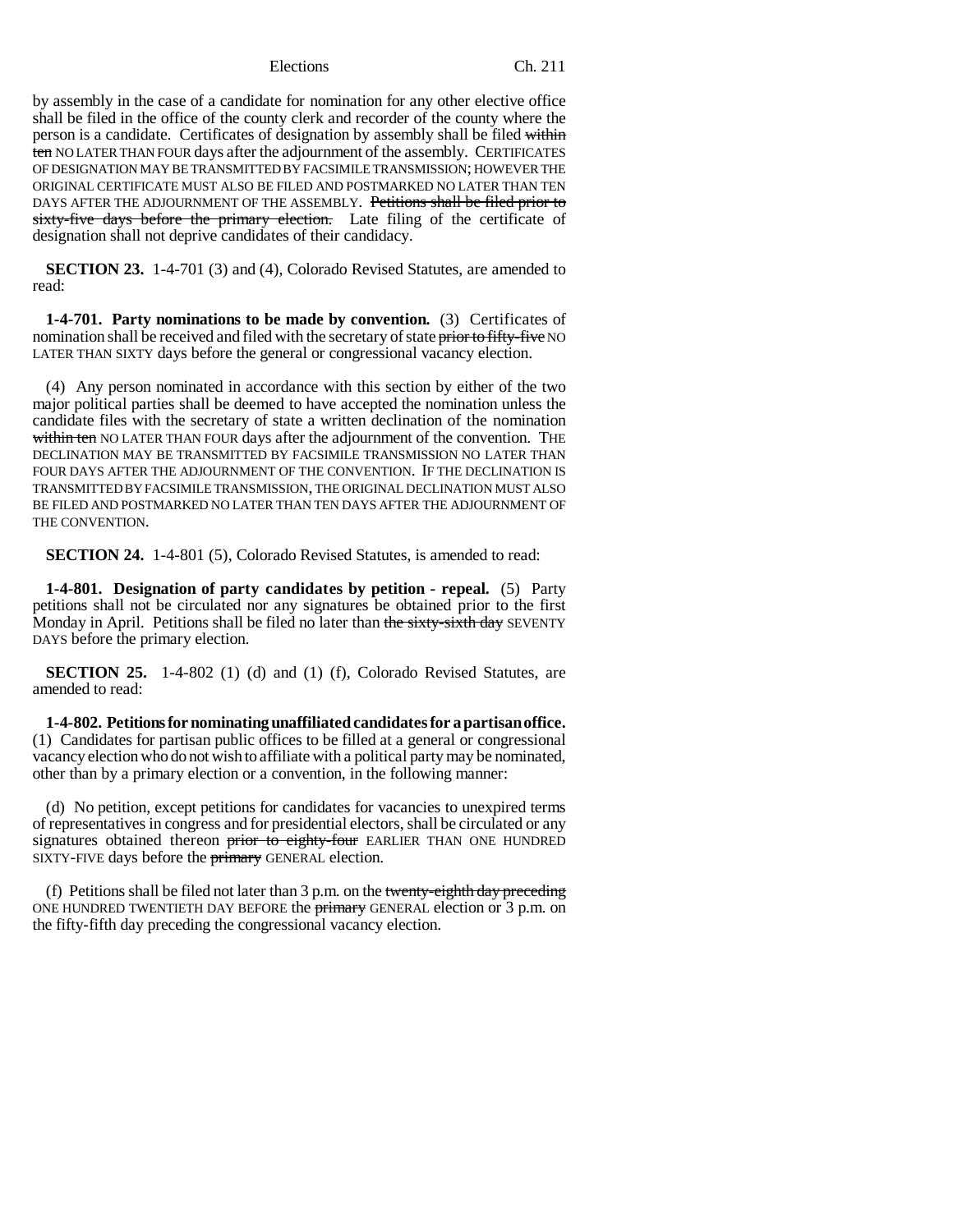**SECTION 26.** 1-4-803 (2), Colorado Revised Statutes, is amended to read:

**1-4-803. Petitions for nominating school district directors.** (2) The nomination petition must be filed prior to sixty-six NO LATER THAN SIXTY-SEVEN days before the election date.

**SECTION 27.** 1-4-805, Colorado Revised Statutes, is amended to read:

**1-4-805. Petitions for nominating municipal candidates in coordinated elections.** Any person who desires to be a candidate for a municipal office in a coordinated or mail ballot election shall, in lieu of the requirements of this article, comply with the nominating petition procedure set forth in the "Colorado Municipal Election Code of 1965", article 10 of title 31, C.R.S.; except that part 11 of this article, concerning write-in candidate affidavits, shall apply in such municipal elections, and any nominating petition may be circulated and signed beginning on the ninety-first day prior to the election and shall be filed with the municipal clerk  $\frac{1}{2}$  NO LATER THAN the seventy-first day prior to the date of the election. The petition may be amended to correct or replace signatures that the clerk finds are not in apparent conformity with the requirements of the municipal election code at any time prior to BEFORE the sixty-sixth SIXTY-SEVENTH day prior to BEFORE the election.

**SECTION 28.** 1-4-904 (2), Colorado Revised Statutes, is amended to read:

**1-4-904. Signatures on the petitions.** (2) For partisan petitions, each signer shall be affiliated with the MAJOR political party named in the petition and shall state the following to the circulator: That the signer has been affiliated with the MAJOR political party named in the petition for at least two months TWENTY-NINE DAYS as shown on the registration books of the county clerk and recorder; that the signer intends to vote for the candidate at the ensuing primary election; and that the signer has not signed any other petition for any other candidate for the same office.

**SECTION 29.** 1-4-912 (1), Colorado Revised Statutes, is amended to read:

**1-4-912. Cure.** (1) In case a petition for nominating AN unaffiliated candidates CANDIDATE is not sufficient, it may be amended once at any time prior to  $3$  p.m. on the seventh day following a primary election NO LATER THAN 3 P.M. SEVENTY-SEVEN DAYS BEFORE THE GENERAL ELECTION, 3 p.m. on the fifty-fifth day preceding a congressional vacancy election, or 3 p.m. sixty-six SIXTY-SEVEN days prior to an election which is not being held concurrently with the general election. If a petition for nominating an unaffiliated candidate is amended prior to 3 p.m. on the seventh day following a primary election, the designated election official shall notify the candidate of whether the petition is sufficient or insufficient no later than the fourteenth day following the primary election SEVENTY-FIFTH DAY BEFORE THE GENERAL ELECTION.

**SECTION 30.** 1-4-1002 (1), (2), (3), (4), (4.5), (5) (a), (6), (7) (b), and (7) (c), Colorado Revised Statutes, are amended to read:

**1-4-1002. Vacancies in designation or nomination.** (1) Any vacancy in a party designation occurring after the party assembly at which the designation was made and more than NO LATER THAN fifty-five SIXTY-ONE days before the primary election MAY BE FILLED BY THE PARTY ASSEMBLY VACANCY COMMITTEE OF THE DISTRICT, COUNTY,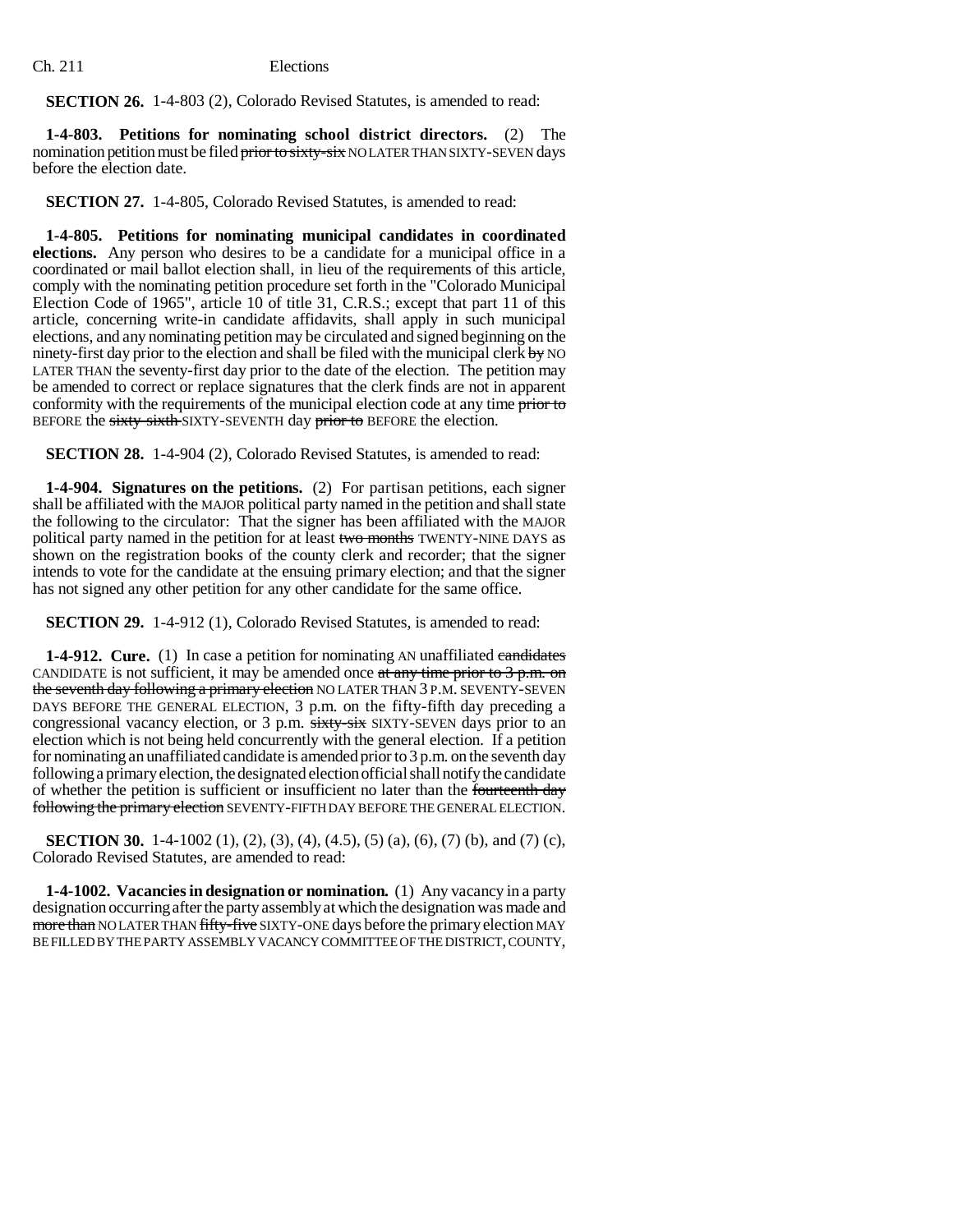OR STATE, DEPENDING UPON THE OFFICE FOR WHICH THE VACANCY IN DESIGNATION HAS OCCURRED. A VACANCY which is MAY BE caused by the declination, death, disqualification, or withdrawal of any person designated by the assembly as a candidate for nomination, or by failure of the assembly to make designation of any candidate for nomination, or which exists by reason of the BY death or resignation of any elective officer after an assembly at which a candidate could have been designated for nomination for the office at a primary election had the vacancy then existed. may be filled by the respective party assembly vacancy committee of the district, county, or state, as appropriate, depending upon the office for which the vacancy in designation has occurred. No person is eligible for appointment to fill a vacancy in a party designation unless that person meets all requirements of candidacy as of the date of the assembly which THAT made the original designation.

(2) Any vacancy in a party designation occurring during the  $f_{\text{H}}$   $f_{\text{H}}$   $f_{\text{H}}$   $f_{\text{H}}$   $f_{\text{H}}$   $f_{\text{H}}$   $f_{\text{H}}$   $f_{\text{H}}$   $f_{\text{H}}$   $f_{\text{H}}$   $f_{\text{H}}$   $f_{\text{H}}$   $f_{\text{H}}$   $f_{\text{H}}$   $f_{\text{H}}$   $f_{\text{H}}$  days before the primary election or any vacancy in a party nomination occurring on or after the day of the primary election and more than fifty-five NO LATER THAN SIXTY days before the general election, MAY BE FILLED BY THE RESPECTIVE PARTY ASSEMBLY VACANCY COMMITTEE OF THE DISTRICT, COUNTY, OR STATE, DEPENDING UPON THE OFFICE FOR WHICH THE VACANCY IN DESIGNATION OR NOMINATION HAS OCCURRED. A VACANCY which is MAY BE caused by the declination, death, disqualification, resignation, or withdrawal of any person previously designated or of any person nominated at the primary election, or which exists by reason of the BY declination, death, disqualification, or withdrawal of any elective officer after a primary election at which a nomination could have been made for the office had the vacancy then existed. may be filled by the respective party assembly vacancy committee of the district, county, or state, as appropriate, depending upon the office for which the vacancy in designation or nomination has occurred. No person is eligible for appointment to fill a vacancy in the party designation or nomination unless that person meets all of the requirements of candidacy as of the date of the primary election.

(3) Any vacancy in a party nomination occurring after the convention or assembly at which the nomination was made and more than fifty-five NO LATER THAN SIXTY days before the congressional vacancy election, caused by the declination, death, disqualification, or withdrawal of any person nominated at the convention, may be filled in the same manner required for the original nomination. If the original nomination was made by a party convention or assembly which had delegated to a committee the power to fill vacancies, the committee may proceed to fill the same vacancy when it occurs. No person is eligible for appointment to fill a vacancy in the party nomination unless that person meets all of the requirements of candidacy as of the date of the convention or assembly at which the original nomination was made.

(4) Any vacancy in a nomination for an unaffiliated candidate CAUSED BY THE DECLINATION, DEATH, OR WITHDRAWAL OF ANY PERSON NOMINATED BY PETITION OR STATEMENT OF INTENT occurring after the filing of the petition for nomination or the submittal of a statement of intent under section 1-4-303 and more than fifty-five NO LATER THAN SIXTY days before the general or congressional vacancy election which is caused by the declination, death, or withdrawal of any person nominated by petition or statement of intent, may be filled by the person or persons designated on the petition or statement of intent to fill vacancies.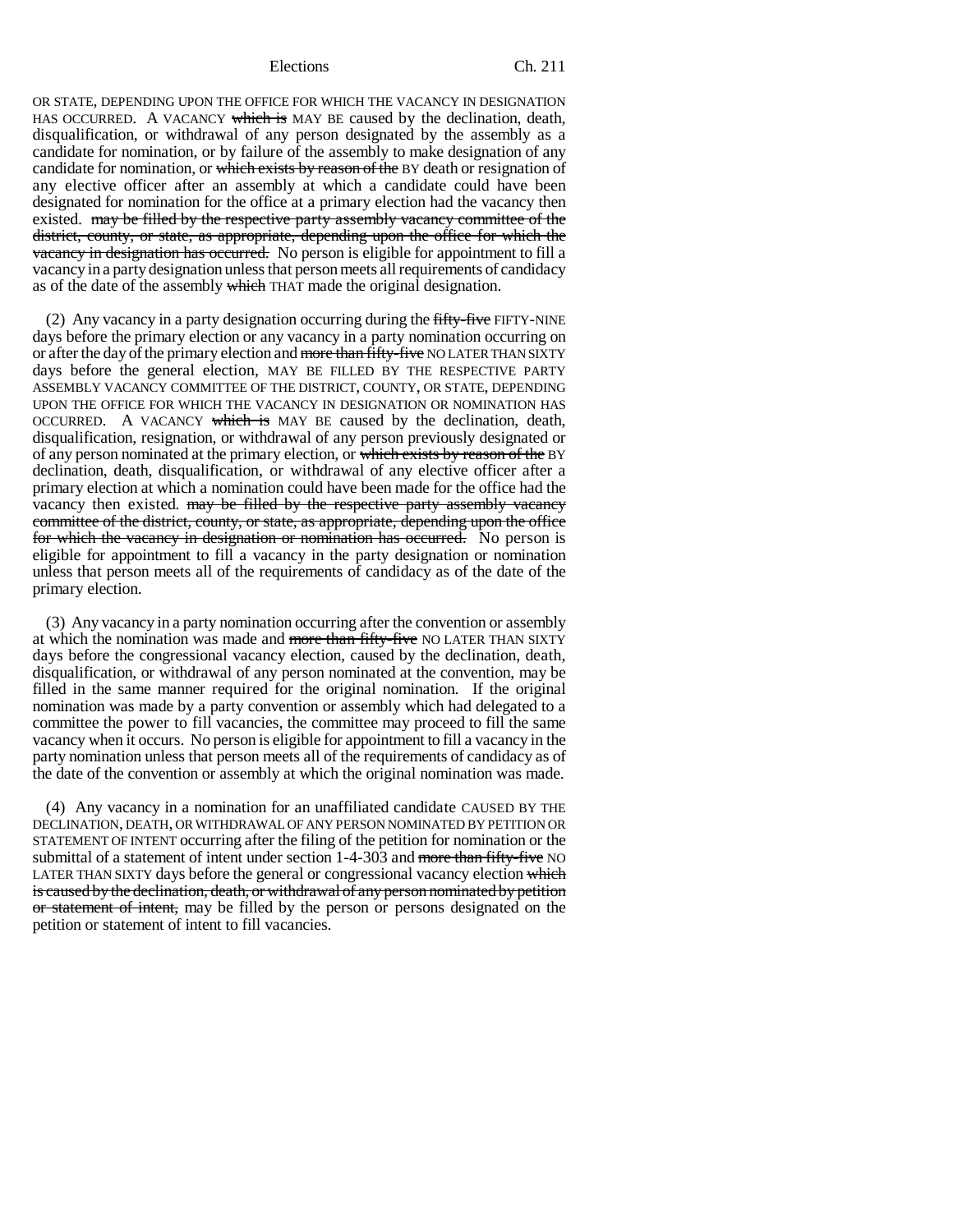(4.5) Any vacancy in a nomination for a minor political party candidate occurring after the filing of the certificate of designation pursuant to section 1-4-1304 (3) and more than fifty-five NO LATER THAN SIXTY days before the general or congressional vacancy election, which is caused by the declination, death, or withdrawal of any person nominated by the minor political party, may be filled by the person or persons designated in the constitution or bylaws of the minor political party to fill vacancies.

(5) (a) The persons designated to fill any of the vacancies in subsections (1) to (4.5) of this section shall file WITH THE DESIGNATED ELECTION OFFICIAL WITH WHOM THE ORIGINAL CERTIFICATE OR PETITION WAS FILED any certificate of designation or nomination to fill the vacancy together with AND a written acceptance signed by the person designated or nominated with the designated election official with whom the original certificate or petition was filed. This filing shall be done no later than the close of business on the fifty-fifth SIXTIETH day before the election affected by the vacancy.

(6) When the secretary of state or the county clerk and recorder receives a certificate of nomination to fill a vacancy, that official, in certifying the list of designees or nominees, shall replace the name of the original candidate with that of the replacement candidate. In the event the secretary of state has already certified the list, the secretary of state shall forthwith certify to the county clerk and recorders of the proper AFFECTED counties the name and description of the new nominee, the office for which the nomination is made, and the name of the person for whom the nominee is substituted. The secretary of state and the county clerk and recorders shall not accept any certificates of nomination to fill vacancies after fifty-five days THE SIXTIETH DAY before election day.

(7) Any vacancy in a statewide or county office, in the office of district attorney, or in the office of a state senator occurring during a term of office shall be filled at the next general election with nomination or designation by the political party as follows:

(b) If the vacancy occurs after the political party assembly and more than fifty-five NO LATER THAN SIXTY days before the primary election, the designated election official shall add the office to the notice of election and notify the chairperson of each major political party that the office will be on the ballot for the next primary election. Candidates for the office shall be designated as provided in section 1-4-603 or by the respective party central committee vacancy committee for the state, county, judicial district, or state senate district.

(c) If the vacancy occurs during the fifty-five FIFTY-NINE days before the primary election or after the primary election and more than fifty-five NO LATER THAN SIXTY days before the general election, the designated election official shall add the office to the notice of election for the general election. Nominations for the office shall be made by the respective party central committee vacancy committee for the state, county, judicial district, or state senate district or as provided in section 1-4-802 for the nomination of unaffiliated candidates.

**SECTION 31.** 1-4-1102 (1) Colorado Revised Statutes, is amended to read:

**1-4-1102. Time of filing affidavit.** (1) Except as provided in subsection (2) of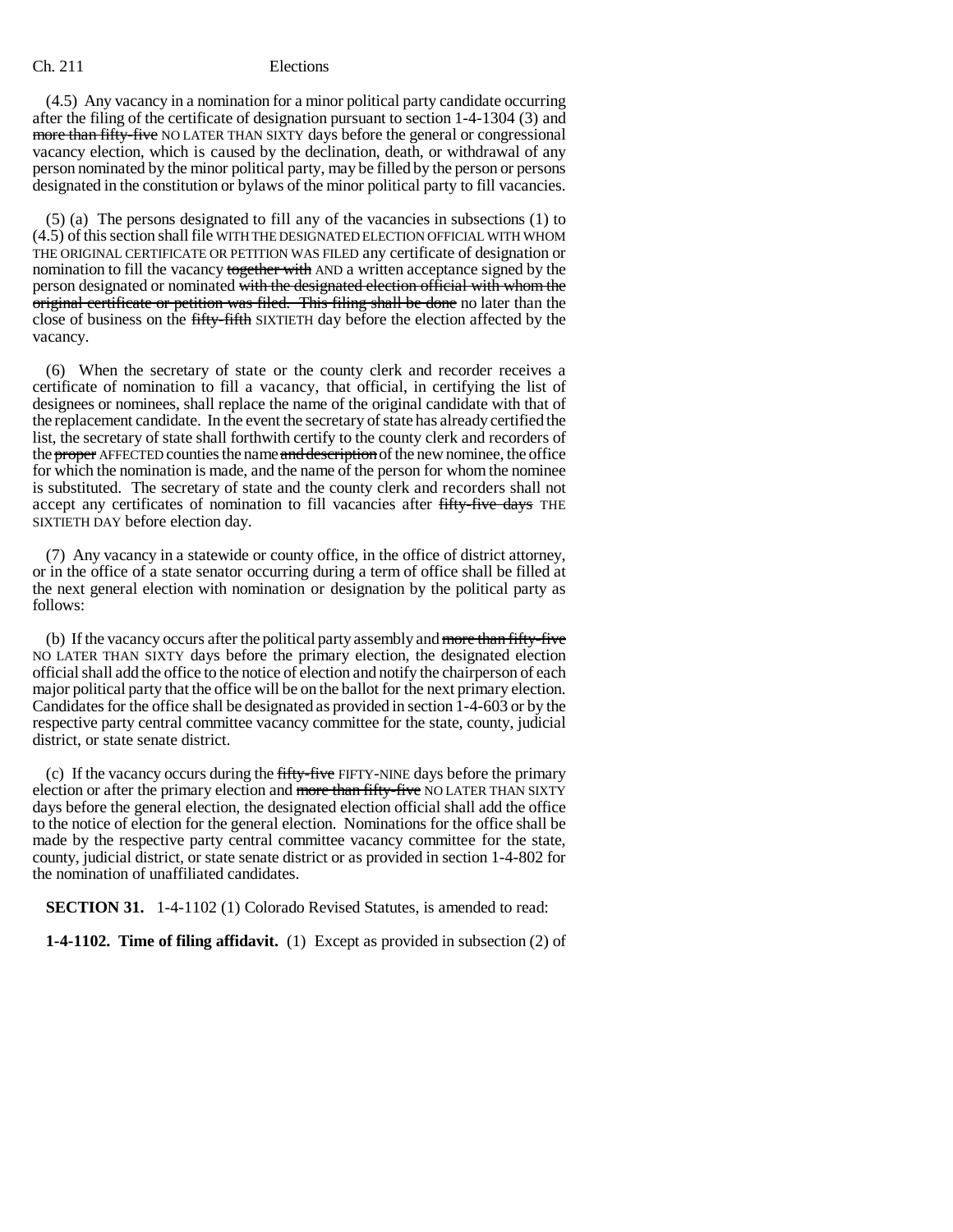this section, the affidavit of intent shall be filed by the close of business on the thirtieth SIXTIETH day before the election.

**SECTION 32.** 1-4-1203 (3) and (4), Colorado Revised Statutes, are amended to read:

**1-4-1203. Names on ballots.** (3) Pursuant to a political party's rules, the party may request the secretary of state to provide a place on the primary ballot for electors who have no presidential candidate preference to register a vote to send a noncommitted delegate to the political party's national convention. To be valid, this request must be received by the secretary of state on or before the forty-ninth day NO LATER THAN FIFTY-FIVE DAYS before the presidential primary election.

(4) Challenges concerning the right of any candidate's name to appear on the ballot of the presidential primary election shall be made in writing and filed with the secretary of state no later than five days after the filing deadline for candidates. Challenges may be submitted by fax if an original is received by the secretary of state no later than five days after the deadline for filing the challenge. Challenges shall give written notice in a summary manner of an alleged impropriety. If a challenge is made, notice of the challenge shall be mailed forthwith to all candidates who may be affected. The secretary of state shall hear a challenge within NO LATER THAN ten days after the challenge is filed and shall pass upon the validity of all alleged improprieties, whether of form or substance, and shall decide challenges and issue findings of fact and conclusions within NO LATER THAN seventy-two hours after the hearing. The party filing the challenge has the burden to sustain the challenge by a preponderance of the evidence. The secretary of state's decisions upon matters of substance are open to review, if prompt application is made, as provided in section 1-1-113. The remedy REVIEW in all cases shall be summary, and the decision of any other court having jurisdiction is final and not subject to review by any other court; except that the supreme court, in the exercise of its discretion, may review any judicial proceeding in a summary way.

**SECTION 33.** 1-4-1205 (1), Colorado Revised Statutes, is amended to read:

**1-4-1205. Write-in candidate affidavit for presidential primary.** (1) No write-in vote for any candidate in the presidential primary election shall be counted unless the candidate for whom the write-in vote was cast has filed an affidavit of intent indicating that the write-in candidate desires the office and is qualified to assume the duties of the office if elected. Affidavits shall be accompanied by a nonrefundable fee of five hundred dollars and shall be filed with the secretary of state more than eight SIXTY days before the day of the presidential primary.

**SECTION 34.** 1-4-1301 (1) (h) and (2), Colorado Revised Statutes, are amended to read:

**1-4-1301. Formation of minor political party.** (1) A minor political party shall adopt a constitution or set of bylaws to govern its organization and the conduct of its affairs and shall exercise thereunder any power not inconsistent with the laws of this state. The constitution or set of bylaws shall be filed with the secretary of state. Any minor political party failing to file its constitution or set of bylaws pursuant to this section shall not be qualified as a minor political party. The constitution or set of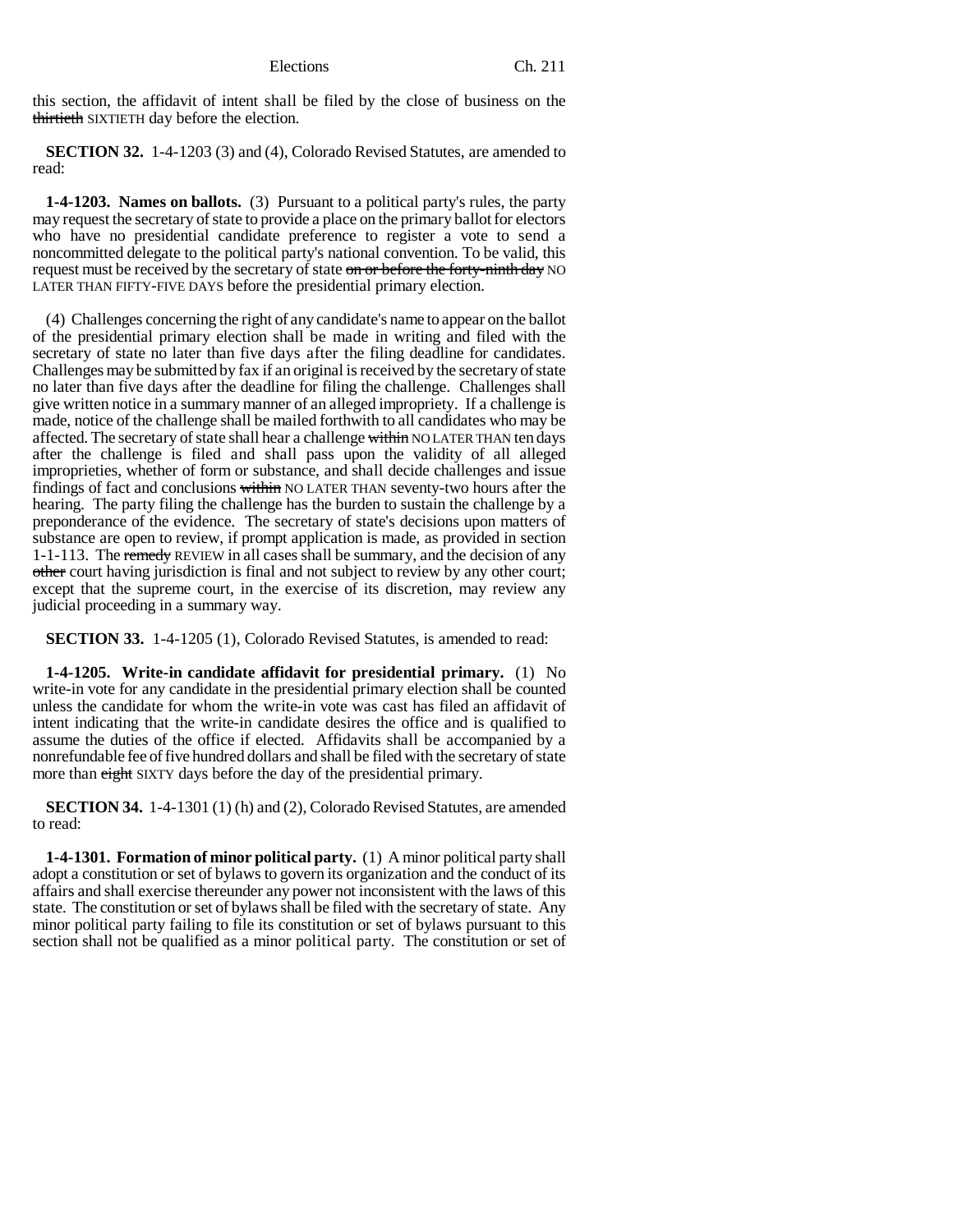bylaws shall contain the following:

(h) A statement that any meeting to elect party officers, including delegates, shall be held at a public place at the time specified by the party chairperson and that the time and place of such meeting shall be published once, NO LATER THAN fifteen days prior to BEFORE such meeting, in a newspaper of general circulation in each county wherein the members of the minor political party reside;

(2) The chairperson of the party shall file any amendments to the constitution or set of bylaws with the secretary of state within NO LATER THAN fifteen days after the amendments are adopted.

**SECTION 35.** 1-4-1302 (4) (b) and (4) (c), Colorado Revised Statutes, are amended to read:

**1-4-1302. Petition to allow minor political party to nominate candidates.** (4) (b) Not more NO LATER than twenty-one days after receipt of the petition, the secretary of state shall notify the minor political party seeking to qualify of the number of valid signatures and whether the petition appears to be sufficient or insufficient.

(c) In case a petition to allow a minor political party to nominate candidates is not sufficient, it may be amended once at any time prior to 3 p.m. on the seventh day following the DATE OF THE notification of insufficiency. If such petition is amended prior to 3 p.m. on the seventh day following the notification of insufficiency, the secretary of state shall notify the minor political party of whether the petition is sufficient or insufficient no later than the fourteenth day following the DATE OF THE notification of insufficiency.

**SECTION 36.** The introductory portion to 1-4-1304 (2) and 1-4-1304 (3) and (4), Colorado Revised Statutes, are amended to read:

**1-4-1304. Nomination of candidates.** (2) Nominations by a minor political party, to be valid, shall be made in accordance with the party's constitution or set of bylaws. No nomination under this section shall be valid for any general election held after January 1, 1999, unless the nominee:

(3) Any minor political party nominating candidates in accordance with this part 13 shall file a certificate of designation with the designated election official no later than the twenty-eighth day prior to ONE HUNDRED TWENTY DAYS BEFORE the primary GENERAL election. The certificate of designation shall state the name of the office for which each person is a candidate and the candidate's name and address, shall designate in not more than three words the name of the minor political party that the candidate represents, and shall certify that the candidate is a member of the minor political party. The candidate's party affiliation as shown on the registration books of the county clerk and recorder is prima facie evidence of party membership.

(4) Any person nominated in accordance with this part 13 shall file a written acceptance with the designated election official by mail, FACSIMILE TRANSMISSION, or hand delivery. The written acceptance must be postmarked or received by the designated election official within ten NO LATER THAN FOUR business days after the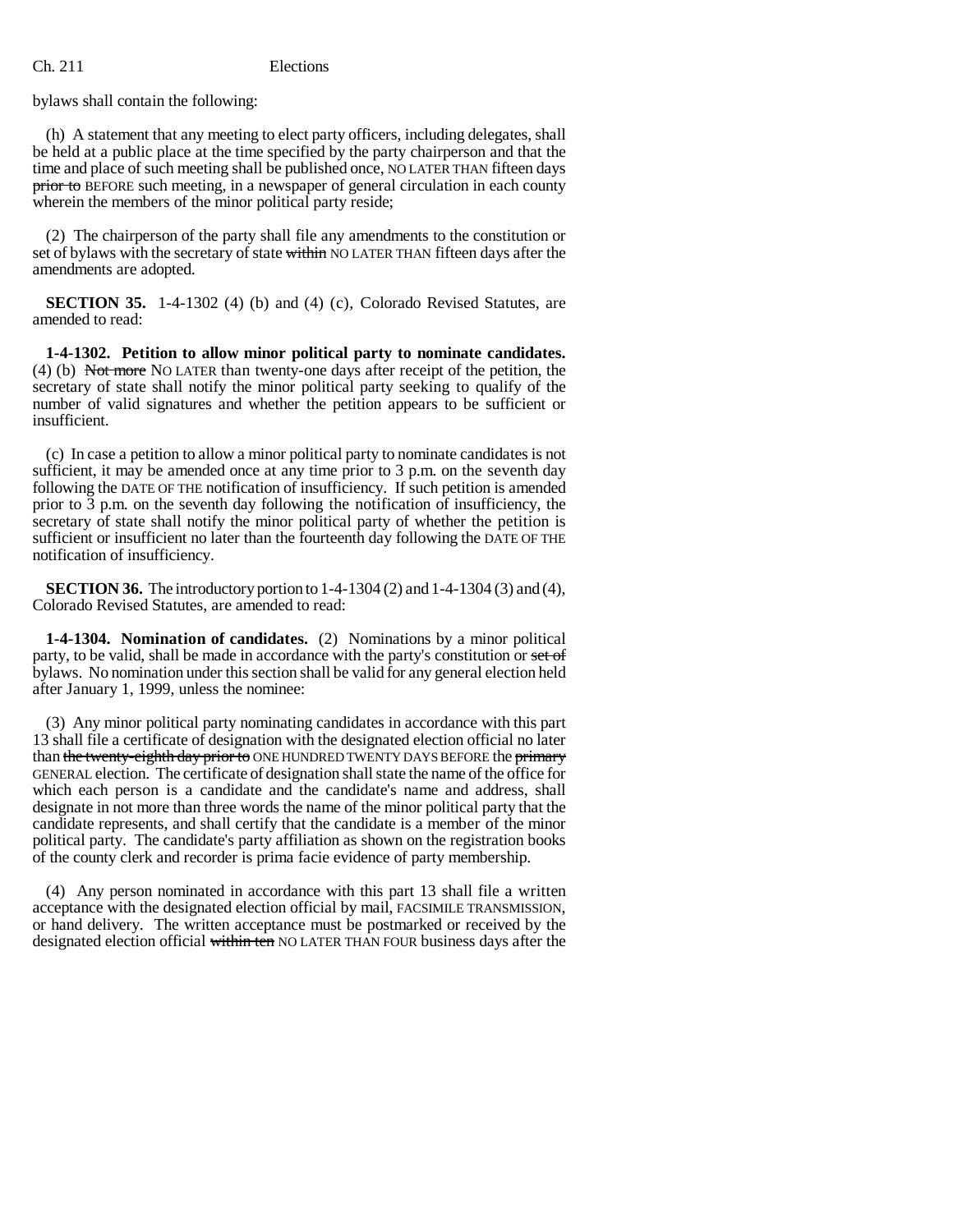filing of the certificate of designation required under subsection (3) of this section. IF THE ACCEPTANCE IS TRANSMITTED TO THE DESIGNATED ELECTION OFFICIAL BY FACSIMILE TRANSMISSION, THE ORIGINAL ACCEPTANCE MUST ALSO BE FILED AND POSTMARKED NO LATER THAN TEN DAYS AFTER THE FILING OF THE CERTIFICATE OF DESIGNATION REQUIRED UNDER SUBSECTION (3) OF THIS SECTION. If an acceptance is not filed within the specified time, the candidate shall be deemed to have declined the nomination.

**SECTION 37.** 1-5-102 (1) and (2), Colorado Revised Statutes, are amended to read:

**1-5-102. Establishing precincts and polling places for nonpartisan elections.** (1) For nonpartisan elections other than coordinated elections, not less NO LATER than twenty-five days prior to the election, the designated election official, with the approval of the governing body with authority to call elections, shall divide the jurisdiction into as many election precincts as it deems expedient for the convenience of eligible electors of the jurisdiction and shall designate the polling place for each precinct. The election precincts shall consist of one or more whole general election precincts wherever practicable, and the designated election official and governing body shall cooperate with the county clerk and recorder and the board of county commissioners of their political subdivisions to accomplish this purpose. Wherever possible, the polling places shall be the same as those designated by the county for partisan elections.

(2) The county clerk and recorder,  $at$  least NO LATER THAN one hundred twenty days prior to a regular special district election or regular election of any other political subdivision, shall prepare a map of the county showing the location of the polling places and precinct boundaries utilized in the last November election. Copies of the map shall be available for inspection at the office of the county clerk and recorder and for distribution to the designated election official of each political subdivision.

**SECTION 38.** 1-5-102.5 (1), Colorado Revised Statutes, is amended to read:

**1-5-102.5. Establishing polling places for coordinated elections.** (1) Not less NO LATER than ninety days prior to a coordinated election, the county clerk and recorder, in consultation with the other designated election officials of each political subdivision participating in the election, shall assure that one polling place be designated to allow an individual elector to vote for all ballot issues, ballot questions, and candidates voted on the same date.

**SECTION 39.** 1-5-103 (1), Colorado Revised Statutes, is amended to read:

**1-5-103. Changes in boundaries - partisan elections.** (1) Changes in the boundaries of precincts or the creation of new precincts for partisan elections shall be completed not less NO LATER than twenty-nine days prior to the precinct caucus day, except in cases of precinct changes resulting from changes in county boundaries.

**SECTION 40.** 1-5-104 (1), Colorado Revised Statutes, is amended to read:

**1-5-104. Changes in boundaries - nonpartisan elections.** (1) Changes in the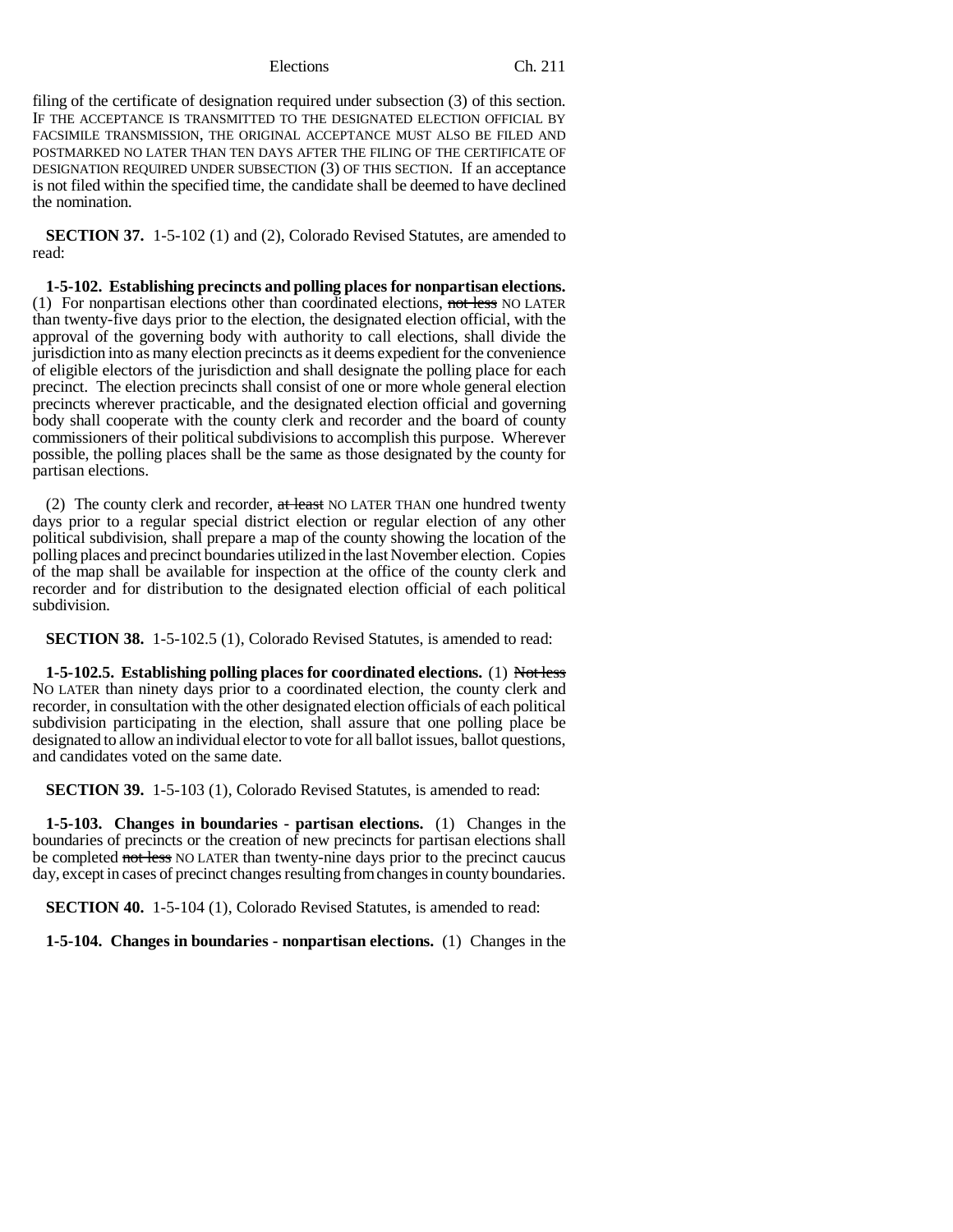boundaries of precincts or the creation of new precincts for nonpartisan elections shall be completed not less NO LATER than twenty-five days prior to scheduled elections except in cases of precinct changes resulting from changes in the jurisdiction's boundaries.

**SECTION 41.** 1-5-202 (1) and (2), Colorado Revised Statutes, are amended to read:

**1-5-202. Notice of presidential primary and primary election by secretary of state and county clerk and recorder.** (1) At least NO LATER THAN fifty days before any presidential primary or other AND NO LATER THAN FIFTY-FIVE DAYS BEFORE THE primary election, the secretary of state shall transmit to each county clerk and recorder a notice in writing specifying the offices for which nominations are to be made. The notice shall include a certified list of persons for whom certificates of designation or petitions have been filed with the secretary of state and the office for which each person is a candidate, together with the other details mentioned in the certificates of designation or petitions, and the order of the ballot for the primary election.

(2) Each county clerk and recorder, at least NO LATER THAN ten days before the presidential primary or other primary election, shall provide publication of the notice of the primary election in a condensed form under the proper party designation and under the title of each office the names of all persons for whom certificates of designation or petitions have been filed with the secretary of state or the county clerk and recorder. The publication shall contain the date of the presidential primary or other primary election and the hours during which the polls will be open and shall state that the presidential primary or other primary election will be held in the lawful polling places designated for each precinct. A copy of the publication shall be posted in a conspicuous place in the office of the county clerk and recorder. The posting may be made by the use of sample ballots.

**SECTION 42.** 1-5-203, Colorado Revised Statutes, is amended to read:

**1-5-203. Certification of ballot.** (1) At least fifty NO LATER THAN FIFTY-FIVE days before any general election, the secretary of state shall make and deliver or transmit BY FACSIMILE TRANSMISSION AND REGISTERED MAIL to the county clerk and recorder of each county a notice CERTIFICATE in writing specifying the national and state officers and the district officers of state concern to be elected FOR WHOM SOME OR ALL OF THE ELIGIBLE ELECTORS OF THE COUNTY ARE ENTITLED TO CAST BALLOTS at the general election. The notice CERTIFICATE shall include the name and party or other designation of each candidate FOR WHOM SOME OR ALL OF THE ELIGIBLE ELECTORS OF THE COUNTY ARE ENTITLED TO CAST BALLOTS AND for whom a petition or certificate of nomination has been filed with the secretary of state, the name and party of each candidate nominated at the primary election for a national or state office or a district office of state concern, and the order of the ballot and the ballot content for the election. With regard to the election of members to the general assembly, the notice shall also specify the district number and the names of the members whose terms of office will expire. Upon receiving the certified notice, each county clerk and recorder shall review the ballot and indicate in writing within five days of the receipt of the notice whether the ballot is accurate as printed or whether corrections are required THE SECRETARY OF STATE SHALL BE SOLELY RESPONSIBLE FOR THE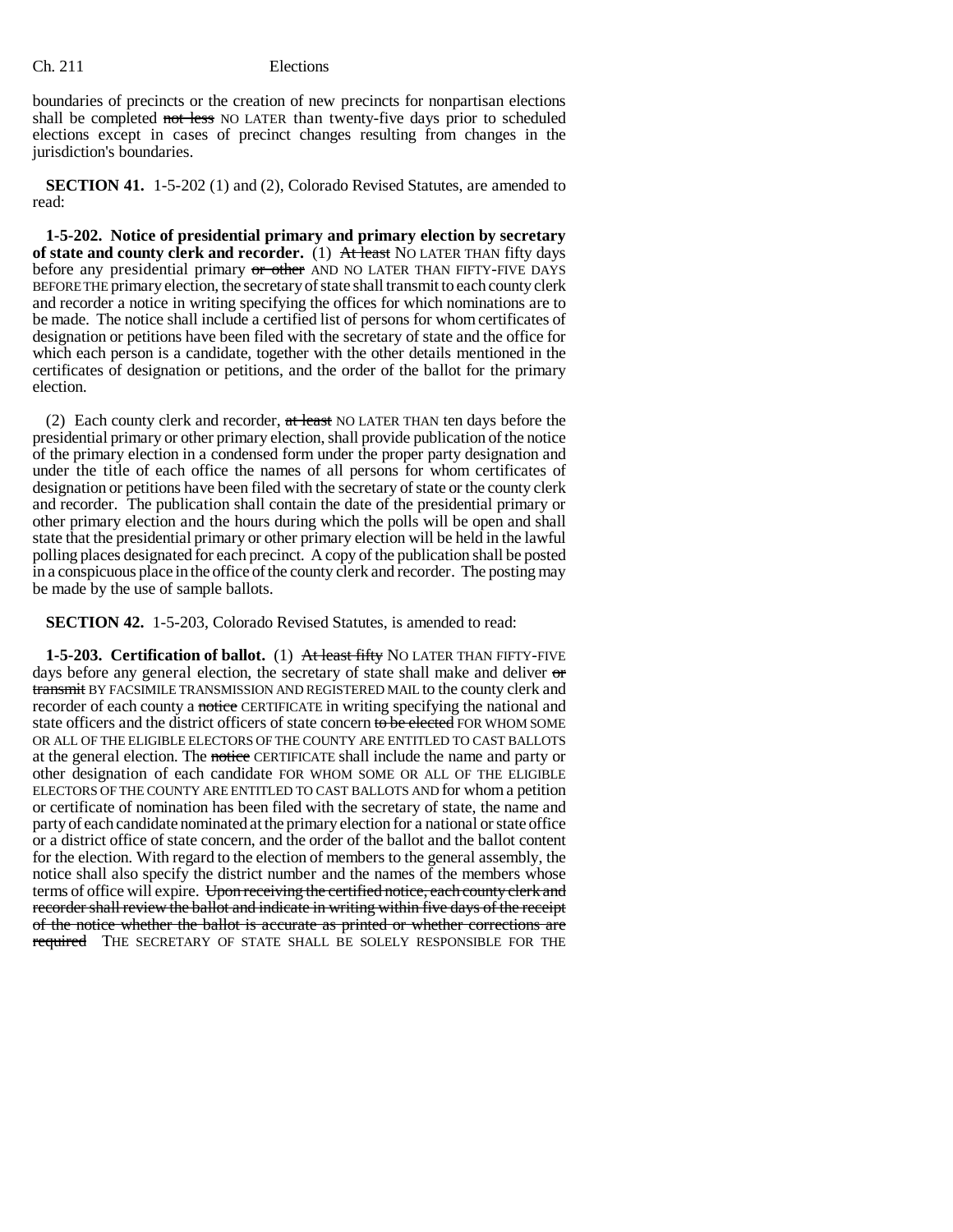ACCURACY OF THE INFORMATION CONTAINED IN THE CERTIFICATE.

(2) When there is a vacancy for an unexpired term in any national or state office or a district office of state concern which is by law to be filled at any general or congressional vacancy election, the secretary of state, at least fifty NO LATER THAN FIFTY-FIVE days prior to the election, shall give notice in writing by publishing a notice in at least one newspaper of general circulation in the state or in the congressional district in which the vacancy is to be filled. The notice shall specify the office in which the vacancy exists, the cause of the vacancy, the name of the officer in whose office it has occurred, and the time when the term of office will expire.

(3) (a) Prior to NO LATER THAN fifty-five days before a nonpartisan ANY election, the designated election official of each political subdivision which THAT intends to conduct an election shall certify the order of the ballot and ballot content to the county clerk and recorder of each county that has territory within the political subdivision. The order of the ballot and ballot content shall include the name and office of each candidate for whom a petition has been filed with the designated election official and any ballot issues or ballot questions to be submitted to the eligible electors.

(b) NO LATER THAN FIFTY-FIVE DAYS BEFORE ANY ELECTION AT WHICH ONE OR MORE BALLOT ISSUES OR BALLOT QUESTIONS ARE TO BE SUBMITTED TO THE ELIGIBLE ELECTORS OF THE ENTIRE STATE, THE SECRETARY OF STATE SHALL CERTIFY THE ORDER OF THE BALLOT AND BALLOT CONTENT WITH RESPECT TO SUCH BALLOT ISSUES OR BALLOT QUESTIONS TO THE COUNTY CLERK AND RECORDER OF EACH COUNTY OF THE STATE.

(c) THE STATE OR A POLITICAL SUBDIVISION THAT ISSUES A CERTIFICATE PURSUANT TO THIS SUBSECTION (3) SHALL BE SOLELY RESPONSIBLE FOR THE ACCURACY OF THE INFORMATION CONTAINED IN THE CERTIFICATE. ANY ERROR THAT CAN BE CORRECTED PURSUANT TO THE PROVISIONS OF SECTION 1-5-412 SHALL BE CORRECTED AT THE EXPENSE OF THE POLITICAL SUBDIVISION WHOSE DESIGNATED ELECTION OFFICIAL ISSUED THE DEFECTIVE CERTIFICATE OR, AT THE EXPENSE OF THE STATE, IF THE SECRETARY OF STATE ISSUED THE DEFECTIVE CERTIFICATE.

**SECTION 43.** The introductory portion to 1-5-205 (1) and 1-5-205 (1.5), Colorado Revised Statutes, are amended to read:

**1-5-205. Published and posted notice of election.** (1) The designated election official, or the coordinated election official if so provided by an intergovernmental agreement, at least NO LATER THAN ten days before each election, shall provide notice by publication of the election, which notice shall state, as applicable for the particular election for which notice is provided, the following:

(1.5) The designated election official shall retain a copy of the notice as a record for public inspection for two years TWENTY-FIVE MONTHS FOLLOWING THE ELECTION or until any election contest is decided, whichever is later.

**SECTION 44.** 1-5-206 (2) (a), Colorado Revised Statutes, is amended to read: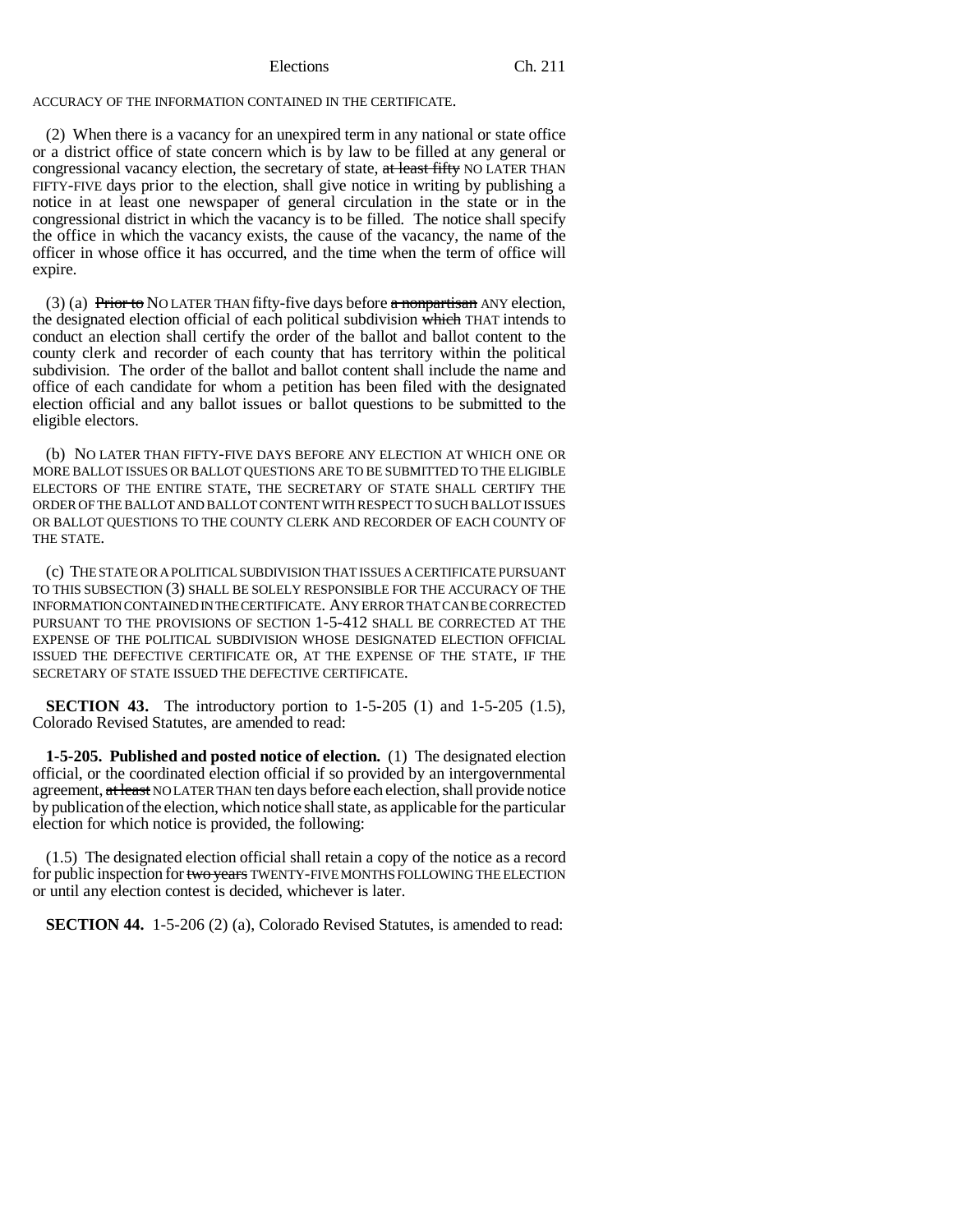**1-5-206. Postcard notice or notice by publication.** (2) (a) Not less NO LATER than fifteen days before all nonpartisan elections except elections conducted by mail ballots and court-ordered elections, the designated election official shall mail to each household where one or more eligible electors reside a voter notification card or voter notification letter which shall contain the household's address, precinct number, polling location, the specific election being noticed, and any other applicable information. The information contained on the voter notification card or voter notification letter may be included with the ballot issue notice, and if so included, no separate mailing pursuant to this paragraph (a) is required.

**SECTION 45.** 1-5-304, Colorado Revised Statutes, is amended to read:

**1-5-304. Lists of property owners.** For elections where owning property in the political subdivision is a requirement for voting in the election, no later than the fortieth day preceding the date of the scheduled nonpartisan election, the designated election official, IN ADDITION TO USING THE AFFIDAVIT PRESCRIBED IN SECTION 32-1-806, C.R.S., shall order the list of property owners from the county assessor. The county assessor shall certify and deliver an initial list of all recorded owners of taxable real and personal property within the political subdivision no later than thirty days before the election. The supplemental list for the political subdivision shall be provided no later than twenty days before the election and shall contain the names and addresses of all recorded owners who have become owners within the period since NO LATER THAN THIRTY DAYS PRIOR TO THE ELECTION AND AFTER the initial list of property owners was provided. The cost for the lists shall be assessed by the county assessors and paid by the political subdivision holding the election. The fee for furnishing the lists shall be no less than twenty-five dollars for both lists nor more than one cent for each name contained on the lists, whichever is greater.

**SECTION 46.** The introductory portion to 1-5-402 (1), Colorado Revised Statutes, is amended to read:

**1-5-402. Primary election ballots.** (1) No later than forty-five THIRTY-TWO days before the primary election, the county clerk and recorder shall prepare a separate ballot for each political party. For public inspection. The ballots shall be printed in the following manner:

**SECTION 47.** 1-5-403 (1), Colorado Revised Statutes, is amended to read:

**1-5-403. Content of ballots for general and congressional vacancy elections.** (1) The county clerk and recorder of each county using paper ballots or electronically counted ballot cards shall provide printed ballots for every primary, odd-numbered year, general, or congressional vacancy election. The official ballots shall be printed and in the possession of the county clerk and recorder not less NO LATER than thirty-two days before every primary, odd-numbered year, congressional vacancy, and general election.

**SECTION 48.** 1-5-502, Colorado Revised Statutes, is amended to read:

**1-5-502. Ballot boxes for nonmachine voting.** The governing body of each political subdivision using paper ballots OR AN ELECTRONIC VOTE COUNTING SYSTEM shall provide at least one ballot box for each polling place. For elections which have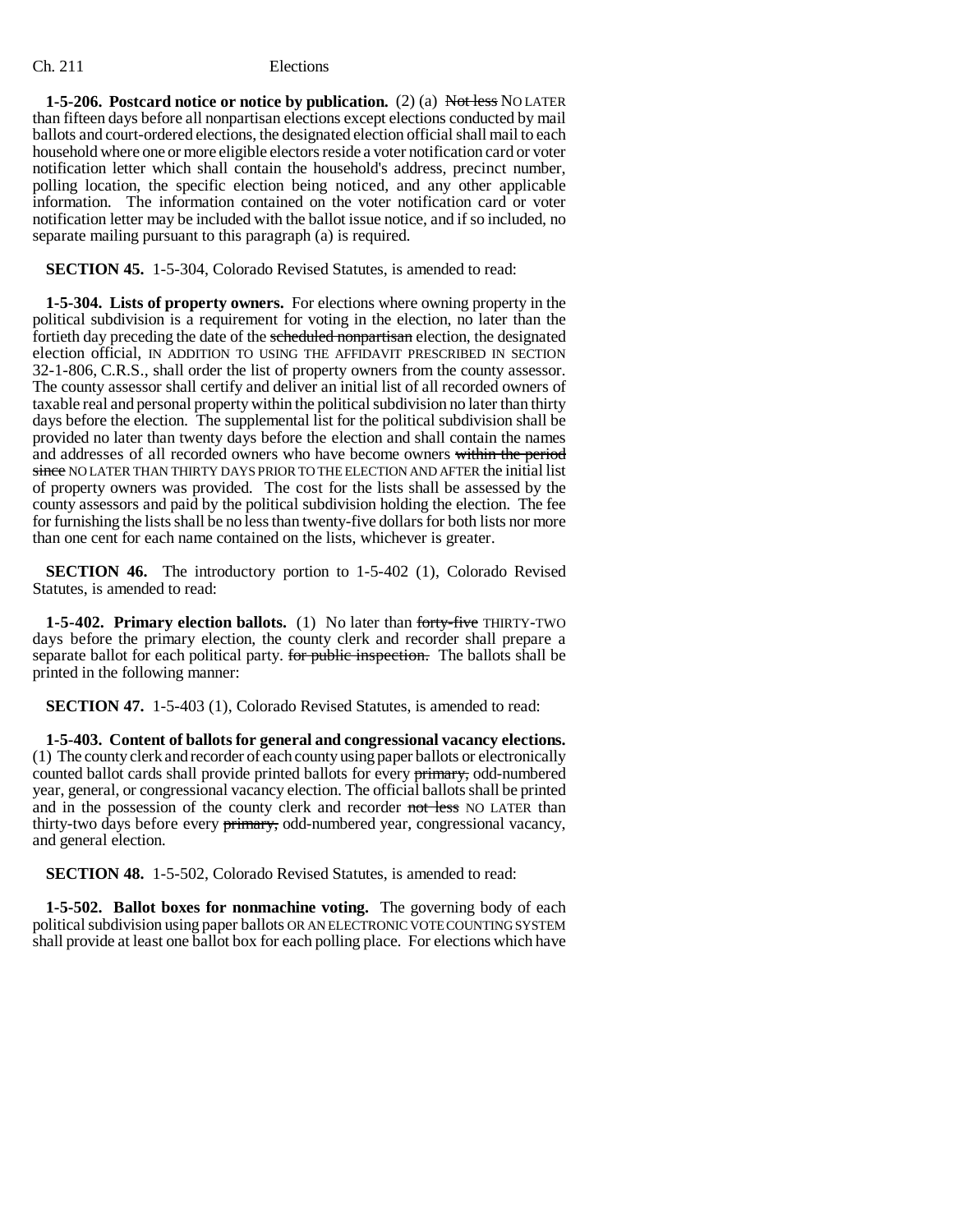both receiving and counting judges, the governing body shall provide no less than one ballot box for each set of receiving judges and one ballot box for each set of counting judges at each place of voting. The ballot boxes shall be strongly constructed so as to prevent tampering, with a small opening at the top and with a lid to be locked. The ballot boxes and keys shall be kept by the designated election official and delivered to the election judges no later than one THE day preceding any election, to be returned as provided in section 1-6-109.5.

**SECTION 49.** 1-7-103 (2), Colorado Revised Statutes, is amended to read:

**1-7-103. No voting unless eligible.** (2) A person otherwise eligible to vote whose name has been omitted from the registration list or property owner's list shall be permitted to vote upon taking substantially the following oath: "I do solemnly swear or affirm that I am a citizen of the United States of the age of eighteen years or older; that I have been a resident of this state AND PRECINCT for thirty days immediately preceding this election and have not maintained a home or domicile elsewhere; that I have been for the last thirty days and am now a resident of this precinct or absent from it thirty days or less as provided in section 1-2-101; that I am a registered elector in this precinct; that I am eligible to vote at this election; and that I have not previously voted at this election."; and

**SECTION 50.** The introductory portion to 1-7-116 (2), Colorado Revised Statutes, is amended, and the said 1-7-116 is further amended BY THE ADDITION OF A NEW SUBSECTION, to read:

**1-7-116. Coordinated elections.** (2) The political subdivisions for which the county clerk and recorder will conduct the coordinated election shall enter into an agreement with the county clerk and recorder for the county or counties in which the political subdivision is located concerning the conduct of the coordinated election. The agreement shall be signed no less LATER than sixty days prior to the scheduled election. The agreement shall include but not be limited to the following:

(5) IF, BY ONE HUNDRED DAYS BEFORE THE ELECTION, A POLITICAL SUBDIVISION HAS TAKEN FORMAL ACTION TO PARTICIPATE IN A GENERAL ELECTION OR OTHER ELECTION THAT WILL BE COORDINATED BY THE COUNTY CLERK AND RECORDER, THE POLITICAL SUBDIVISION SHALL NOTIFY THE COUNTY CLERK AND RECORDER.

**SECTION 51.** 1-7-402 (2), Colorado Revised Statutes, is amended to read:

**1-7-402. Sample ballots - ballot labels.** (2) The designated election official shall also prepare a set of THE official ballot labels arranged in the manner prescribed for the official election ballot, FOR EACH VOTING MACHINE and shall place them THE OFFICIAL BALLOT on each voting machine to be used in precincts PRECINCT POLLING PLACES under the election official's supervision and shall deliver the required number of voting machines to each election precinct at least one NO LATER THAN THE day before the polls open.

**SECTION 52.** 1-7-603, Colorado Revised Statutes, is amended to read:

**1-7-603. Preparation of election returns.** If any designated election official wishes to count the **ballots** VOTES CAST at a location or by a method other than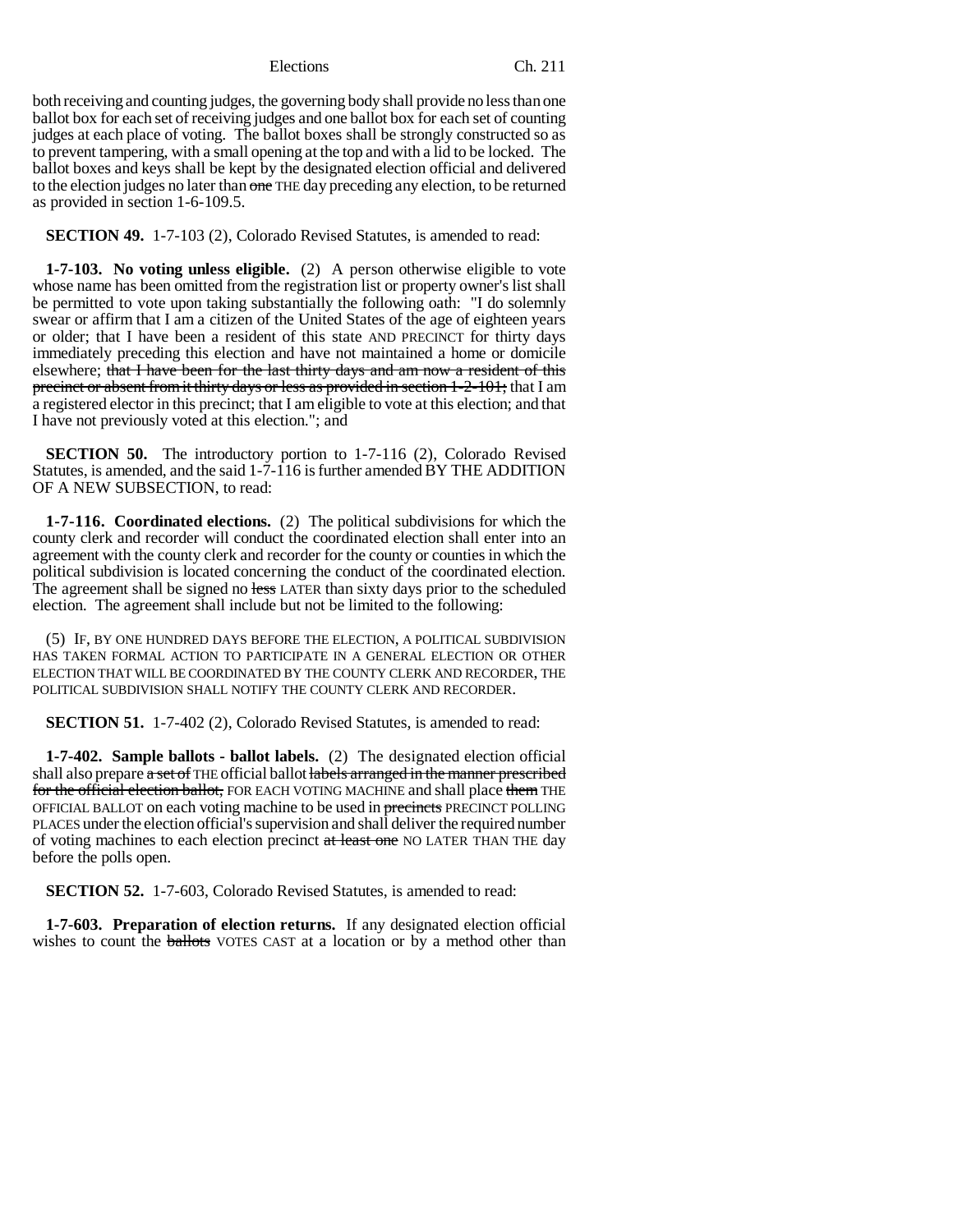authorized by this code, the designated election official may present a plan, for approval by the secretary of state, that delineates the process for assuring accuracy and confidentiality of counting. The plan shall be submitted to the secretary of state and approved no less LATER than forty-five days before the election at which the plan is to be implemented.

**SECTION 53.** 1-7-802, Colorado Revised Statutes, is amended to read:

**1-7-802. Preservation of election records.** The designated election official shall be responsible for the preservation of any election records for a period of at least thirty days TWENTY-FIVE MONTHS after the next ensuing regular election or until time has expired for which the record would be needed in any contest proceedings, whichever is longer LATER. Unvoted ballots may be destroyed after the time for a challenge to the election has passed. If a federal candidate was on the ballot, the voted ballots and any other required election materials shall be kept for no less than AT LEAST twenty-five months after the election.

**SECTION 54.** 1-7-901 (4), Colorado Revised Statutes, is amended to read:

**1-7-901. Receipt of comments concerning ballot issues.** (4) Since section 20 (3) (b) (v) of article X of the state constitution requires that comments pertaining to a ballot issue be filed by forty-five days before the election and since the forty-fifth day before any ballot issue election SUCH DAY is always a Saturday, all comments shall be filed by the end of the business day on the Friday before the forty-fifth day before the election.

**SECTION 55.** 1-7-903 (3), Colorado Revised Statutes, is amended to read:

**1-7-903. Preparation of written comments.** (3) Petition representatives required to summarize FAVORABLE comments in favor of their petition shall submit the summary in typewritten form to the designated election official for the jurisdiction in which the petition is presented at least NO LATER THAN forty-three days before the election. If a summary is not filed by the petition representatives within the time allowed, the designated election official shall state substantially PRINT the following in the ballot issue notice where the summary would appear: "No summary was filed by the statutory deadline."

**SECTION 56.** 1-7-904, Colorado Revised Statutes, is amended to read:

**1-7-904. Transmittal of notices.** Notwithstanding the provision for independent mail ballot elections in section 1-7-116 (1), the designated election official or the official's designee for the state or a political subdivision conducting an election in November shall prepare and deliver to the county clerk and recorder for the county or counties in which the political subdivision is located at least NO LATER THAN forty-two days before the election the full text of any required ballot issue notices.

**SECTION 57.** 1-7-905 (2), Colorado Revised Statutes, is amended to read:

**1-7-905. Preparation of notices.** (2) The designated election officials of overlapping political subdivisions conducting an election other than in November shall confer concerning the preparation of the ballot issue notice not less NO LATER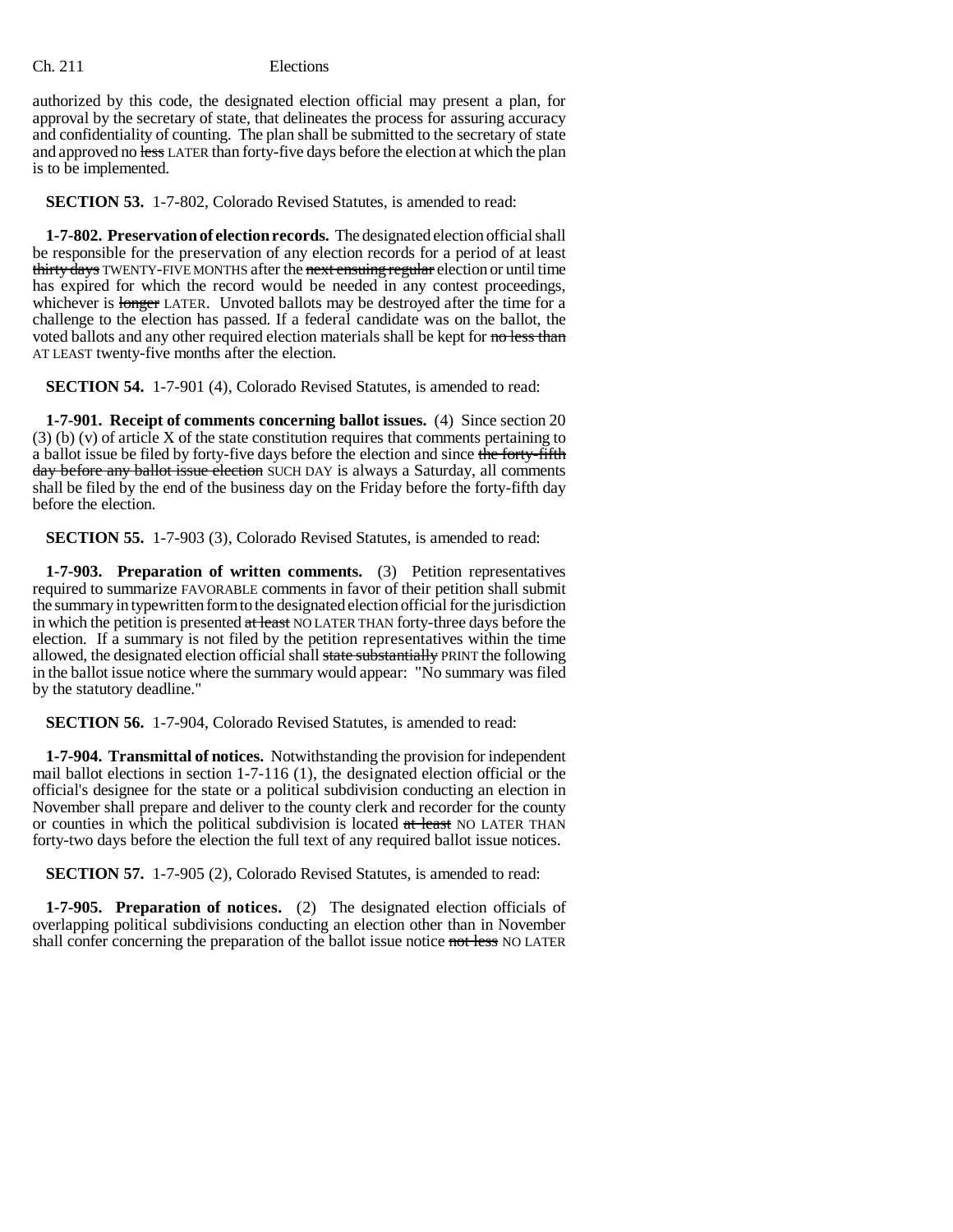than forty days prior to the date of the election. The political subdivisions conducting the election shall provide for preparation of any required ballot issue notice package by agreement in a form substantially as provided in section 1-7-116.

**SECTION 58.** 1-7.5-107, Colorado Revised Statutes, is amended BY THE ADDITION OF A NEW SUBSECTION to read:

**1-7.5-107. Procedures for conducting mail ballot election.** (2.5) (a) NO LATER THAN TWENTY DAYS BEFORE AN ELECTION, THE DESIGNATED ELECTION OFFICIAL, OR THE COORDINATED ELECTION OFFICIAL IF SO PROVIDED BY AN INTERGOVERNMENTAL AGREEMENT, SHALL PROVIDE NOTICE BY PUBLICATION OF A MAIL BALLOT ELECTION CONDUCTED PURSUANT TO THE PROVISIONS OF THIS ARTICLE, WHICH NOTICE SHALL STATE, AS APPLICABLE FOR THE PARTICULAR ELECTION FOR WHICH THE NOTICE IS PROVIDED, THE ITEMS SET FORTH IN SECTION  $1-5-205(1)(a)$  TO  $(1)(d)$ .

(b) THE NOTICE REQUIRED TO BE GIVEN BY THIS SUBSECTION (2.5) SHALL BE IN LIEU OF THE NOTICE REQUIREMENTS SET FORTH IN SECTIONS 1-5-205 (1) AND 31-10-501 (1),C.R.S., AS APPLICABLE FOR THE PARTICULAR ELECTION FOR WHICH SUCH NOTICE IS REQUIRED.

**SECTION 59.** Part 1 of article 7.5 of title 1, Colorado Revised Statutes, is amended BY THE ADDITION OF A NEW SECTION to read:

**1-7.5-107.5. Counting mail ballots.** THE ELECTION OFFICIALS AT THE MAIL BALLOT COUNTING PLACE MAY RECEIVE AND PREPARE MAIL BALLOTS DELIVERED AND TURNED OVER TO THEM BY THE DESIGNATED ELECTION OFFICIAL FOR TABULATION. COUNTING OF THE MAIL BALLOTS MAY BEGIN TEN DAYS PRIOR TO THE ELECTION AND CONTINUE UNTIL COUNTING IS COMPLETED. THE ELECTION OFFICIAL IN CHARGE OF THE MAIL BALLOT COUNTING PLACE SHALL TAKE ALL PRECAUTIONS NECESSARY TO ENSURE THE SECRECY OF THE COUNTING PROCEDURES, AND NO INFORMATION CONCERNING THE COUNT SHALL BE RELEASED BY THE ELECTION OFFICIALS OR WATCHERS UNTIL AFTER 7 P.M. ON ELECTION DAY.

**SECTION 60.** 1-8-105, Colorado Revised Statutes, is amended to read:

**1-8-105. Change of registration record.** A change of name, residence, or party affiliation request may be submitted to the county clerk and recorder at the same time the eligible elector requests SUBMITS an application for an absentee ballot if the elector has moved within the county and states that the move occurred more NO LATER than thirty days before the election and that the elector has lived at the new residence for at least thirty days. The request APPLICATION shall include the elector's old and new addresses within the county, the elector's printed name and signature, and the date of the request APPLICATION. Upon receipt of the request APPLICATION, the county clerk and recorder shall verify the registration of the elector, amend the registration record, and mail to the elector an official absentee ballot as provided in this part 1.

**SECTION 61.** 1-8-302, Colorado Revised Statutes, is amended to read:

**1-8-302. Hours absentee and early voters' counting place open for receiving and counting ballots.** (1) The absentee and early voters' counting place shall be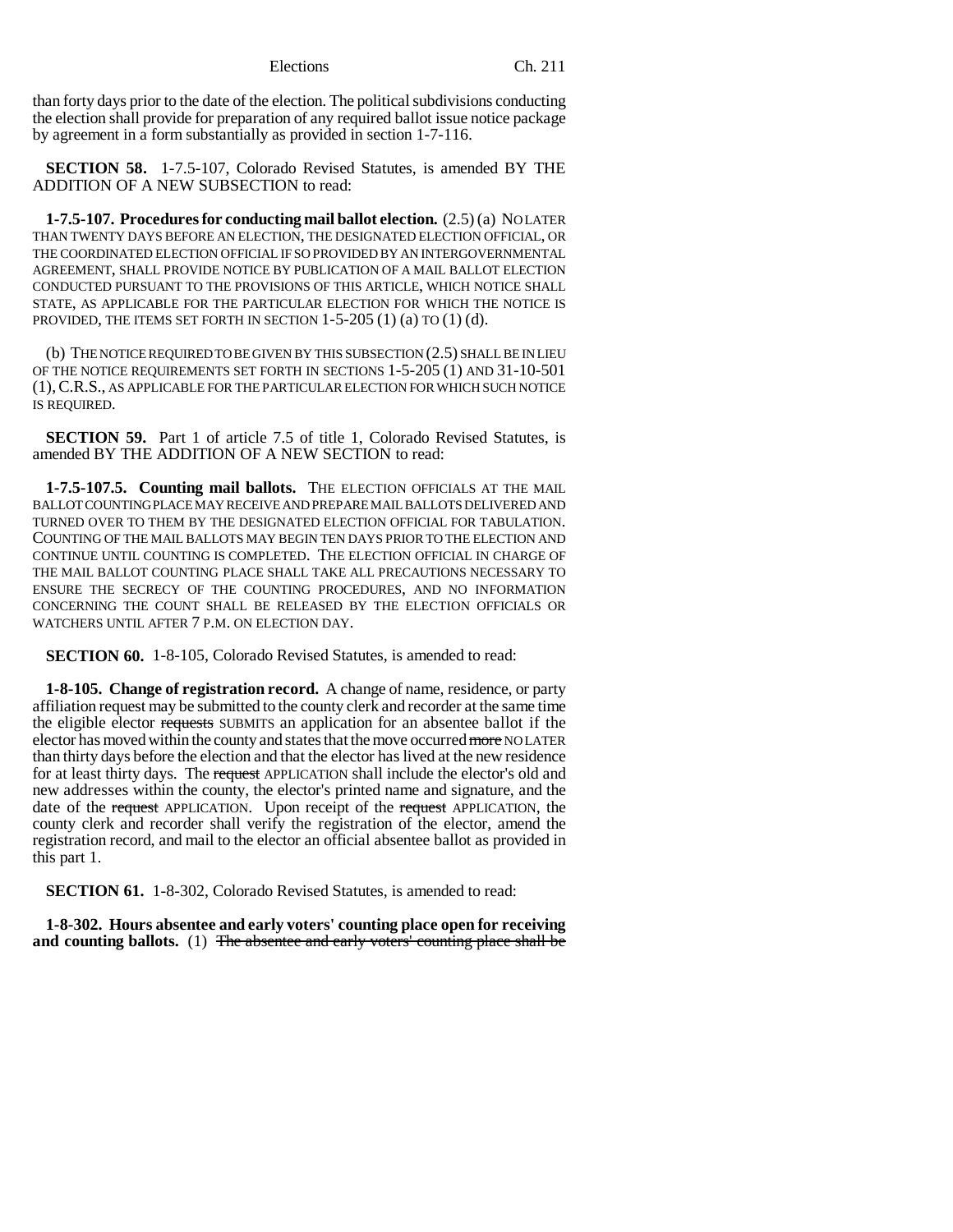open on election days from 8:30 a.m. until 7 p.m. for the purpose of receiving and counting absentee and early voters' ballots. The early voters' polling place may also be open from 8:30 a.m. until 5:30 p.m. on the day preceding the election for the purpose of receiving and counting absentee and early voters' ballots. No information concerning the count shall be released by the election officials or watchers until after 7 p.m. on election day, and the election officials in charge of the absentee counting place shall take all precautions necessary to insure the secrecy of the counting proceedings.

(2) The election officials at the absentee AND EARLY VOTERS' counting place may receive, cast, and prepare for tabulation absentee and early voters' ballots delivered and turned over to them by the designated election official. beginning the Friday prior to the election and continuing through election day. Counting of the absentee and early voters' ballots may begin the Monday before TEN DAYS PRIOR TO the election and continue until counting is completed. THE ELECTION OFFICIALS IN CHARGE OF THE ABSENTEE BALLOT COUNTING PLACE SHALL TAKE ALL PRECAUTIONS NECESSARY TO ENSURE THE SECRECY OF THE COUNTING PROCEDURES, AND NO INFORMATION CONCERNING THE COUNT SHALL BE RELEASED BY THE ELECTION OFFICIALS OR WATCHERS UNTIL AFTER 7 P.M. ON ELECTION DAY.

**SECTION 62.** 1-8-303, Colorado Revised Statutes, is amended to read:

**1-8-303. Delivery of absentee and early voters' ballots to supply judge.** At any time after the close of the early voters' polling place on the Friday prior to the election but no later than  $8:30$  a.m. on the day of the election DURING THE TEN DAYS PRIOR TO AND INCLUDING THE ELECTION DAY, the designated election official shall deliver to the supply judge JUDGES of the absentee and early voters' polling BALLOT COUNTING place all the absentee envelopes received up to that time in packages or in ballot boxes that are locked and secured with a numbered seal taking a receipt for the packages or boxes, together with the signed applications for the absentee ballots, the COUNT AND THE list of absentee and early electors, and the record of absentee ballots as provided for in section 1-8-108 FOR WHICH A RECEIPT WILL BE GIVEN. In political subdivisions that commence counting absentee and early voters' ballots pursuant to section 1-8-302, the designated election official shall make the delivery not later than 8:30 a.m. on the day when counting begins. The designated election official shall continue to deliver any envelopes containing absentee ballots that may be received thereafter up to and including 7 p.m. on election day. On the sealed packages and boxes of absentee envelopes shall be printed or written "This package (or box) contains ...... (number) absentee envelopes." With the envelopes, the designated election official shall deliver to the supply judge written instructions, which shall be followed by the election judges in casting and counting the ballots, and all the lists, records, and supplies needed for tabulating, recording, and certifying the absentee and early voters' ballots.

**SECTION 63.** 1-9-101 (1) (a), Colorado Revised Statutes, is amended to read:

**1-9-101. Challenge of illegal or fraudulent registration.** (1) (a) Any registered elector may, by written challenge, protest against the registration of any person whose name appears in a COUNTY registration book RECORD. The written challenge shall state the precinct number, the name of the challenged registrant, the basis for such challenge, the facts supporting the challenge, and some documentary evidence to